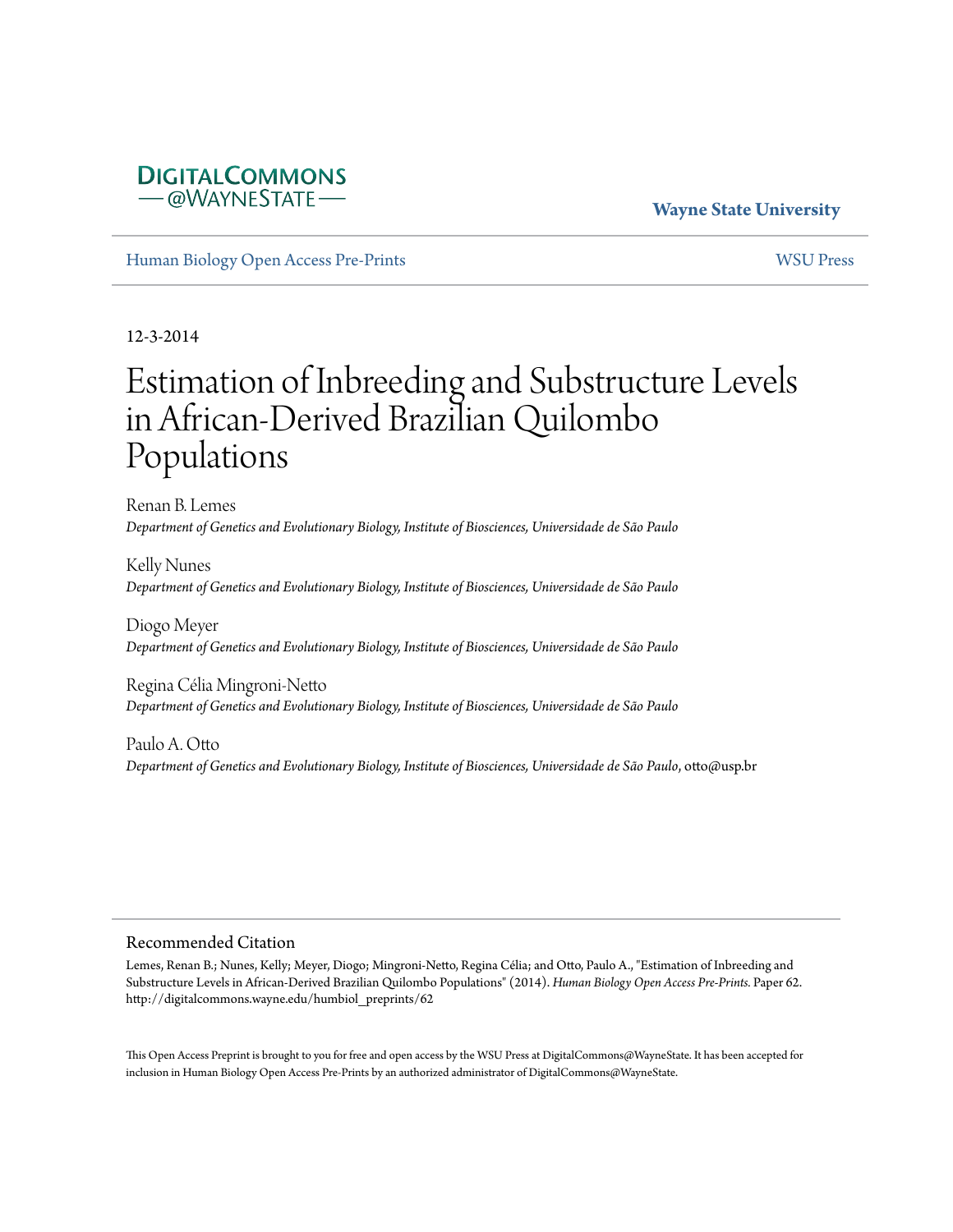# **Estimation of Inbreeding and Substructure Levels in African-Derived Brazilian Quilombo Populations**

Renan B. Lemes<sup>1</sup>, Kelly Nunes<sup>1</sup>, Diogo Meyer<sup>1</sup>, Regina Célia Mingroni-Netto<sup>1</sup>, Paulo A. Otto<sup>1</sup>

<sup>1</sup>Department of Genetics and Evolutionary Biology, Institute of Biosciences, Universidade de São Paulo

Correspondence to: Paulo A. Otto, Department of Genetics and Evolutionary Biology, Institute of Biosciences, Universidade de São Paulo, Caixa Postal (POBox) 11.461, 05422-970 São Paulo SP Brazil. E-mail: otto@usp.br.

Key words: inbreeding, population isolates, quilombo remnants, substructure analysis

#### **Abstract**

The present paper deals with the estimation of inbreeding and substructure levels in a set of ten (later regrouped as eight) African-derived quilombo communities from the Ribeira River Valley in the southern portion of the state of São Paulo, Brazil. Inbreeding levels were assessed through F values estimated from the direct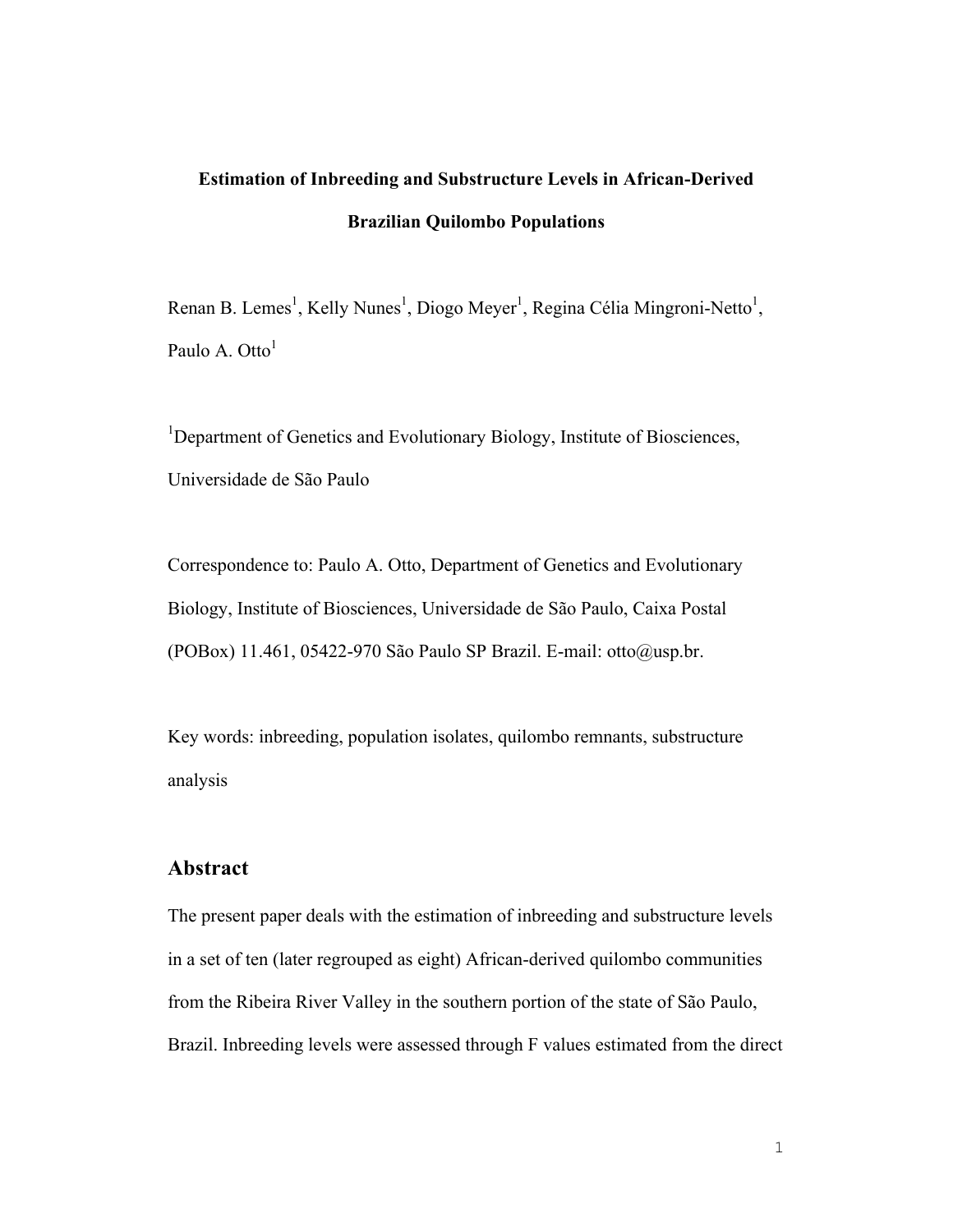analysis of genealogical data and from the statistical analysis of a large set of 30 molecular markers. The levels of population substructure found were modest, as well as the degree of inbreeding: in the set of all communities considered together, F values ranged from 0.00136 to 0.00248, when using raw and corrected data from their complete genealogical structures, respectively, to 0.027 to 0.036, when using the information taken from the statistical analysis of all 30 loci and of 14 loci of SNPs respectively. The overall frequency of consanguineous marriages in the set of all communities considered together was around 2%. Although modest, the values of the estimated parameters are much larger than those obtained for the overall Brazilian population and in general much smaller than the ones recorded for other Brazilian isolates. To circumvent problems related to heterogeneity sampling and virtual absence of reliable records of biological relationships we had to develop or adapt several methods for making valid estimates of the prescribed parameters.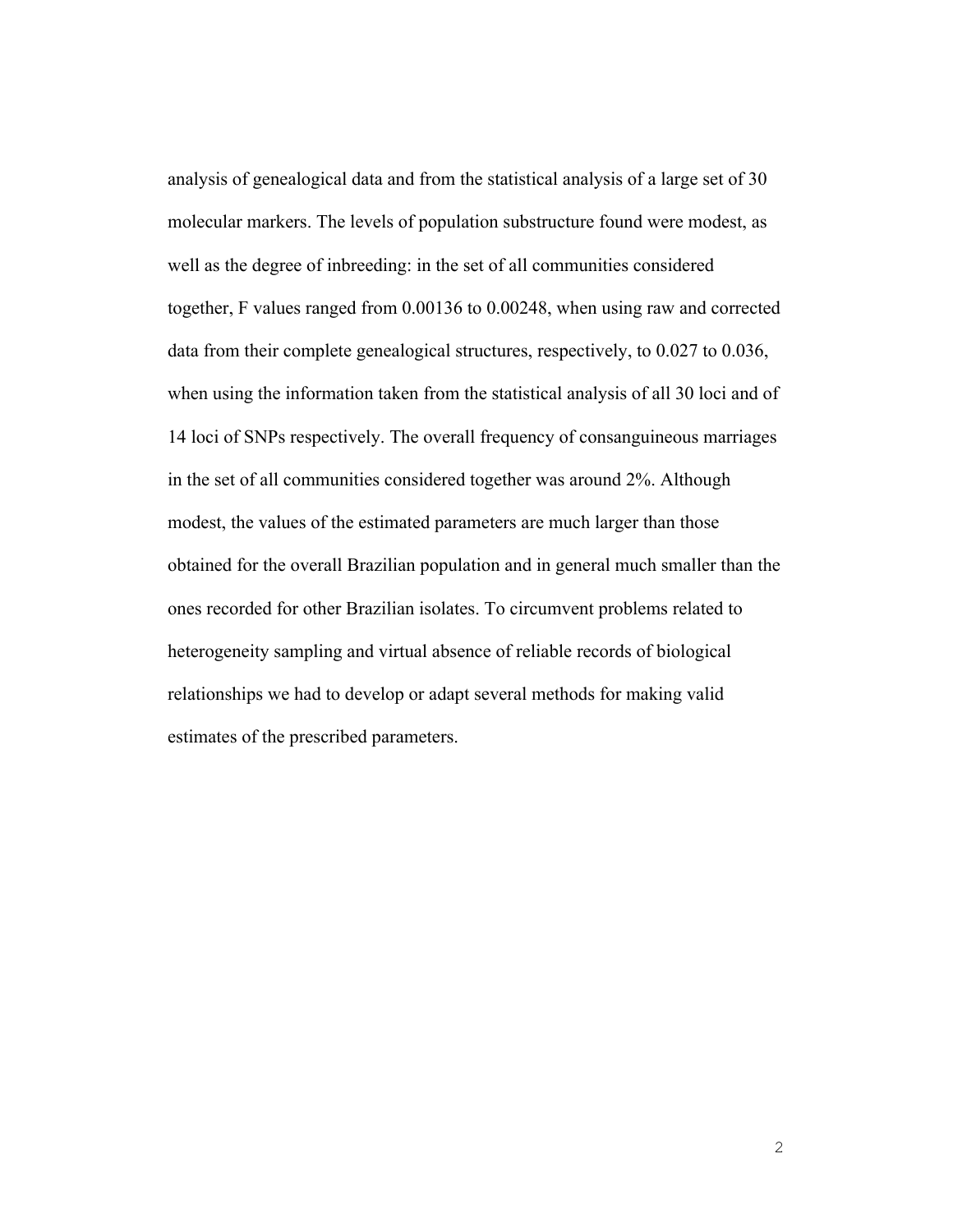Over three million Africans were brought to Brazil as slaves over a period of three hundred years. Runaway, abandoned, and freed slaves created small communities known as *quilombos*, the remnants of which in the state of São Paulo are confined to its southern border along the Ribeira River Valley (Figure 1). The region's relief afforded these communities a certain degree of geographical isolation. These settlements became traditional rural communities surviving on subsistence agriculture for many decades. Some drastic recent changes have taken place in the lifestyle of their inhabitants, traditional agriculture having been replaced by the cultivation of more commercially valuable products. This nutritional transition process has resulted in the high rates, among its inhabitants, of multifactorial (complex) diseases such as essential hypertension and obesity (Santos and Tatto, 2008; Pasinato and Rettl, 2009; Angeli *et al.*, 2011; Kimura *et al.*, 2012).

Quilombos have long been the subject of interest for population and evolutionary geneticists. They usually originate from a relatively small number of individuals (founder effect) and remain isolated over several generations, thus being subjected to the classical process of micro-differentiation due mainly to random genetic drift.

Many (but not all) isolates studied in Brazil and elsewhere (see Table 4 of section Results and Discussion) show detectable levels of inbreeding. This is measured by the average inbreeding coefficient **F** of its individuals or, as usually happens, using simplified methods that weigh the various inbreeding coefficients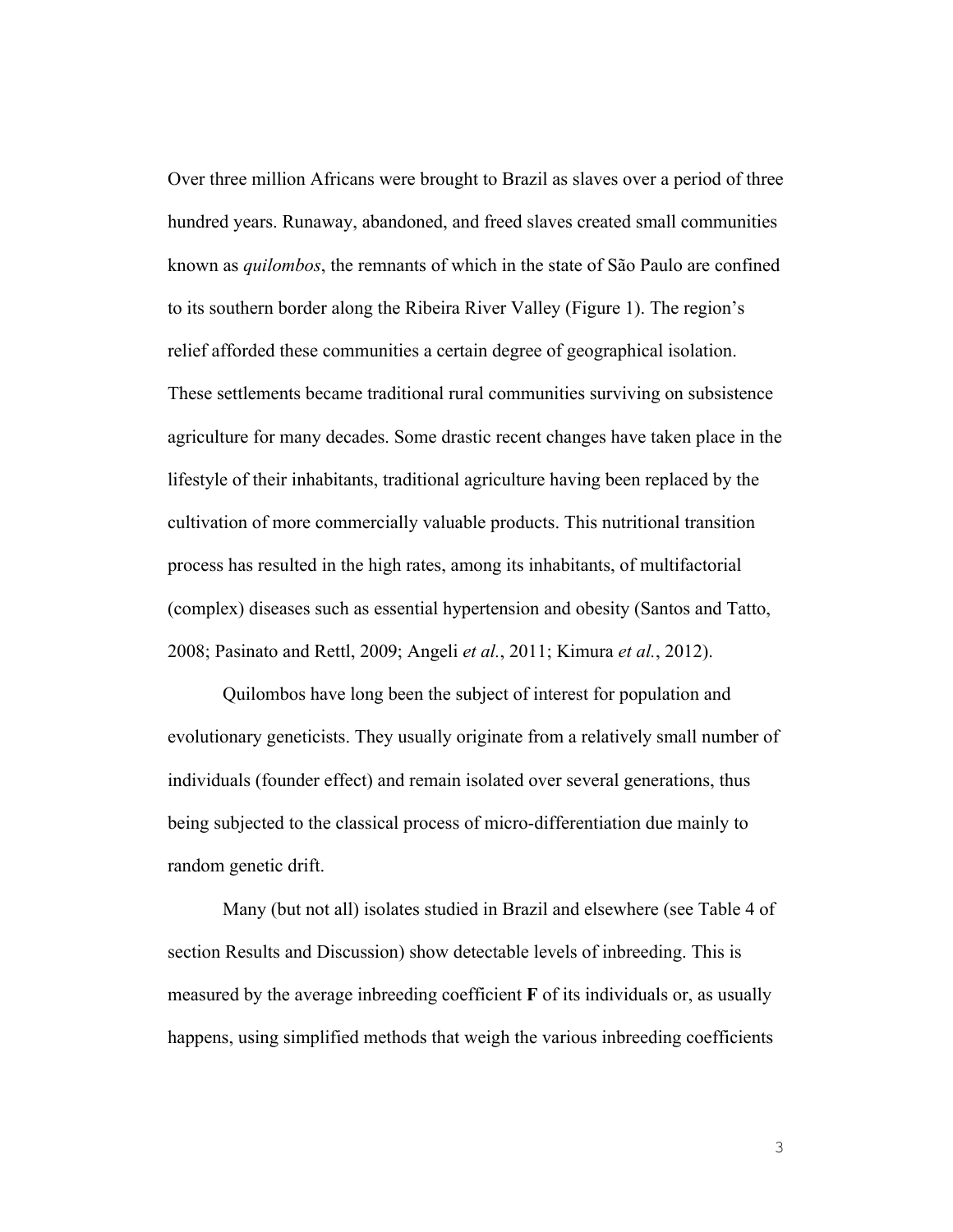of the progenies corresponding to the different types of marriages occurring in the population. As Cavalli-Sforza and Bodmer (1971, page 352) point out, "these inbreeding estimates take into account only easily detectable consanguinity, which rarely includes relationships more remote than third cousins." Therefore genealogical estimates of the mean inbreeding coefficient, in spite of being able to demonstrate the presence of consanguinity even at very modest rates, clearly constitute an underestimate of the real parameter value. More realistic estimates of consanguinity rates can be inferred from the population analysis of genetic markers (classical or molecular). The main problem with this strategy is that incredibly large samples are required in order to reveal statistically significant departures from  $p^2$ :2pq:q<sup>2</sup> Hardy-Weinberg equilibrium rates, as Figure 2 clearly shows. For instance, a sample size of about 1,500 individuals is necessary to detect a significant value of the inbreeding coefficient in an inbred population having a parameter value of  $\mathbf{F} = 0.05$ . Another problem with **F** coefficients so estimated is that they should be differentiated from similar coefficients that might be spuriously interpreted as indicative of inbreeding and that commonly arise when the populations under study are hierarchically stratified (Wahlund's effect).

The primary objective of this paper is to provide estimates of inbreeding and of substructure levels from a set of ten quilombo communities. In order to circumvent problems related to the paucity of written and oral historical records and those related to heterogeneous molecular sampling (both detailed in the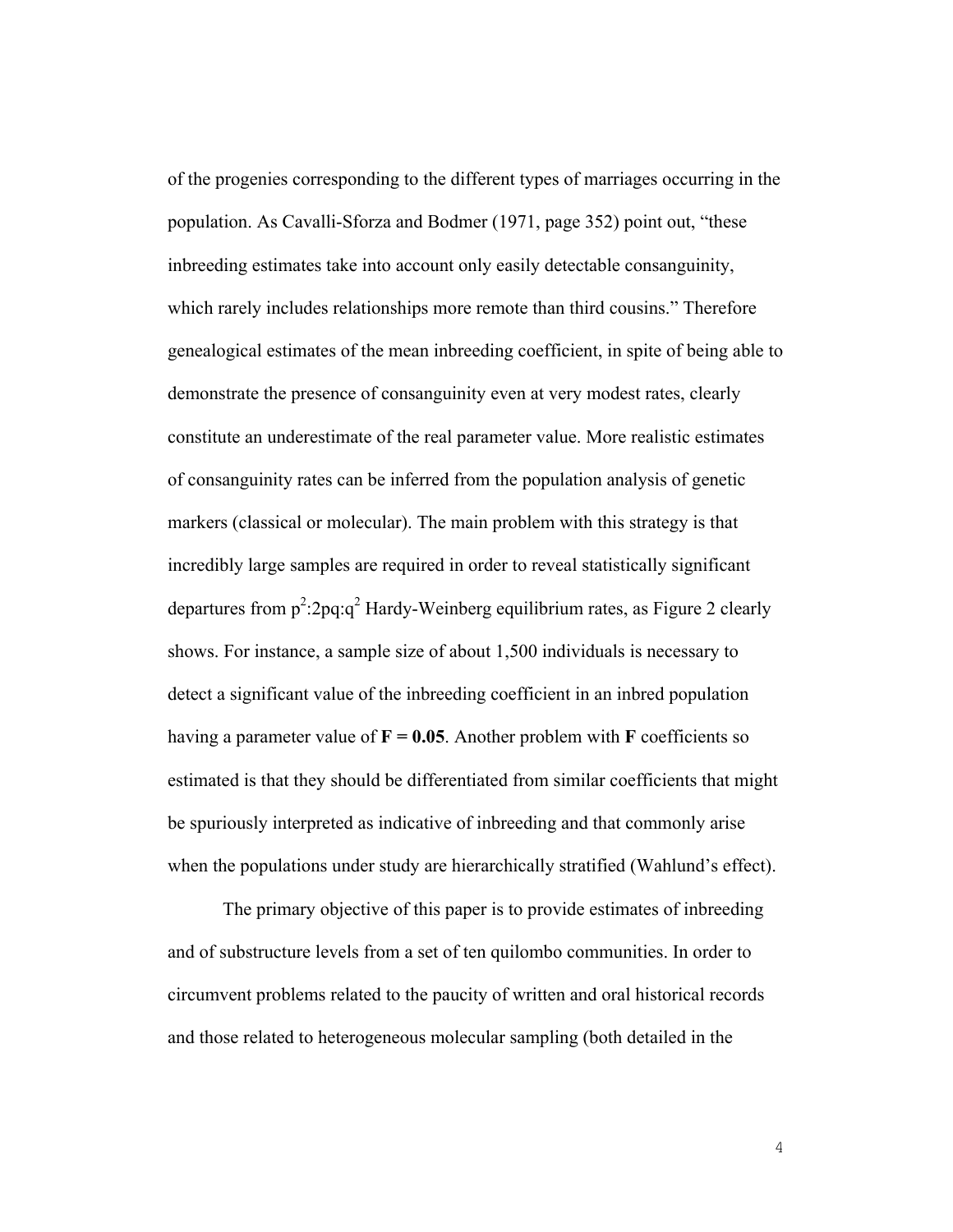section *subjects and methods* and also discussed in the *results* section) we had to develop or adapt several methods for obtaining reliable estimates of the prescribed parameters of inbreeding and population substructure. The presentation of these methodological variations is an important contribution of this report.

### **Subjects and Methods**

#### *1) Populations and subjects*

Like most other quilombos in Brazil, the communities here presented were founded, in the last decades of the  $19<sup>th</sup>$  century, by a relatively small number of runaway, abandoned, and freed African-derived slaves. Over the years the communities grew to include individuals from different ancestries (most of them African-derived, but also some Amerindians and admixed individuals with African and European ancestry). Given their proximity (most communities of the Ribeira River Valley are contiguous and within walking distance), relatively high levels of gene flow are expected to have occurred among the communities over the next five or six generations that have elapsed since their foundation. Taking all this into account, a relatively high degree of homogeneity is expected to be found among them, as well as a relatively low inbreeding level within them. Table 1 lists the present number of living individuals in each community and the corresponding numbers of individuals interviewed for assessing genealogical data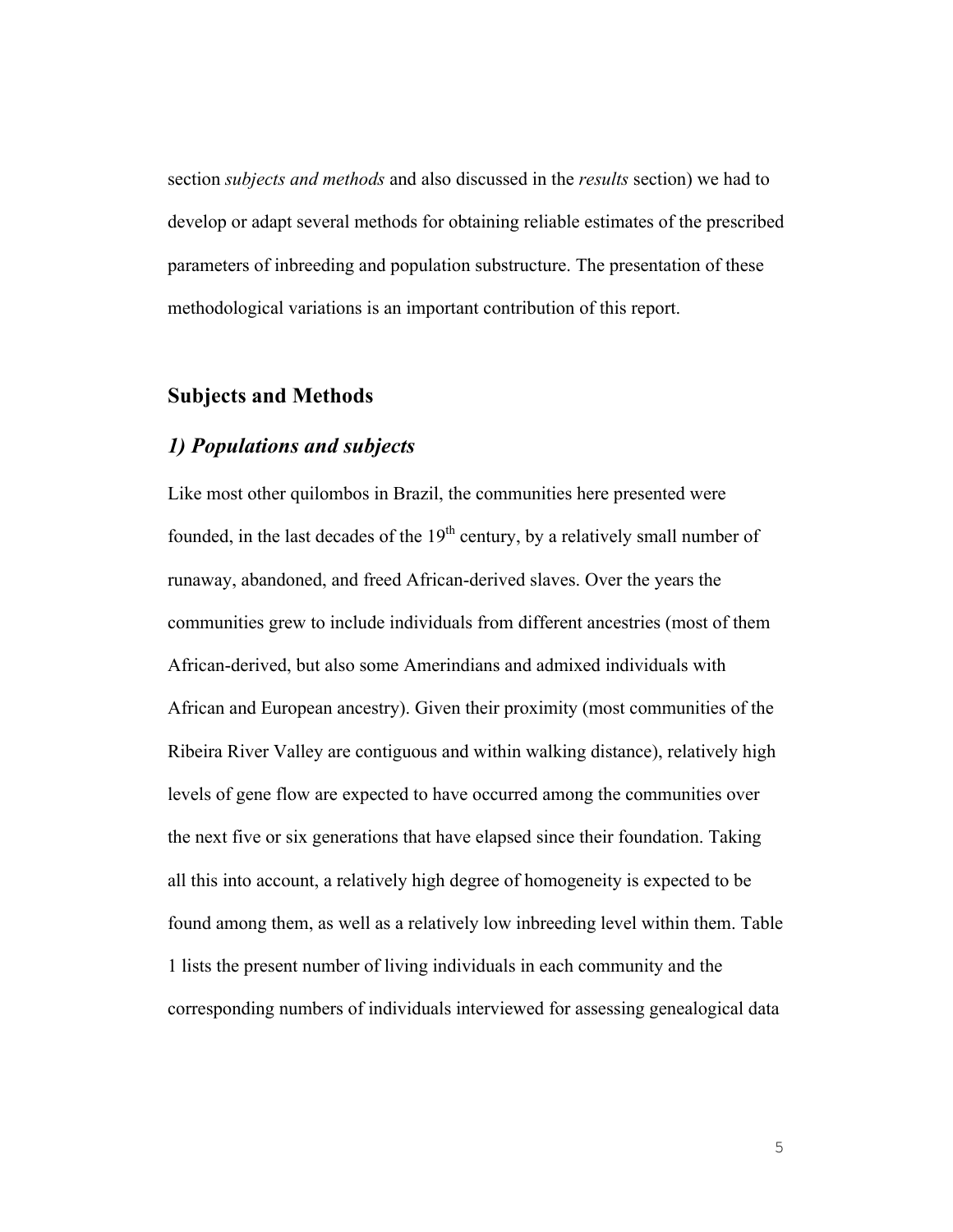(per community) and of individuals molecularly genotyped (per locus and community).

The data from two pairs of communities (Galvão + São Pedro and Maria Rosa + Pilões) were grouped and analyzed together since they occupy adjacent territories, being basically formed by the same family groups.

This study was approved by the ethics committee of the Instituto de Ciências Biomédicas, Universidade de São Paulo. Informed consent was obtained from all participants in the study.

# *2) Genotype determination*

Molecular (DNA markers) and genealogical data from the eight communities were obtained in different surveys organized and performed by members of the Laboratory of Human Genetics of our Department and partly reported in the following papers: Mingroni-Netto *et al.*, 2009a, 2009b; Cotrim *et al.*, 2004; Angeli *et al.*, 2005, 2011; Auricchio *et al.*, 2007; Yeh *et al.*, 2008; Kimura *et al.*, 2012, 2013.

Our analyses used data from 14 autosomal SNPs previously genotyped in our laboratory (for details on methodology, see Angeli *et al.*, 2011 and Kimura *et al.*, 2012): *ACE* (rs1799752), *NOS3* (rs1799983), *GNB3* (rs5443), *GNB3* (rs5441), *AGT* (rs669), *ADD2* (rs3755351), *GRK4* (rs1801058), *PLIN1* (rs2289487),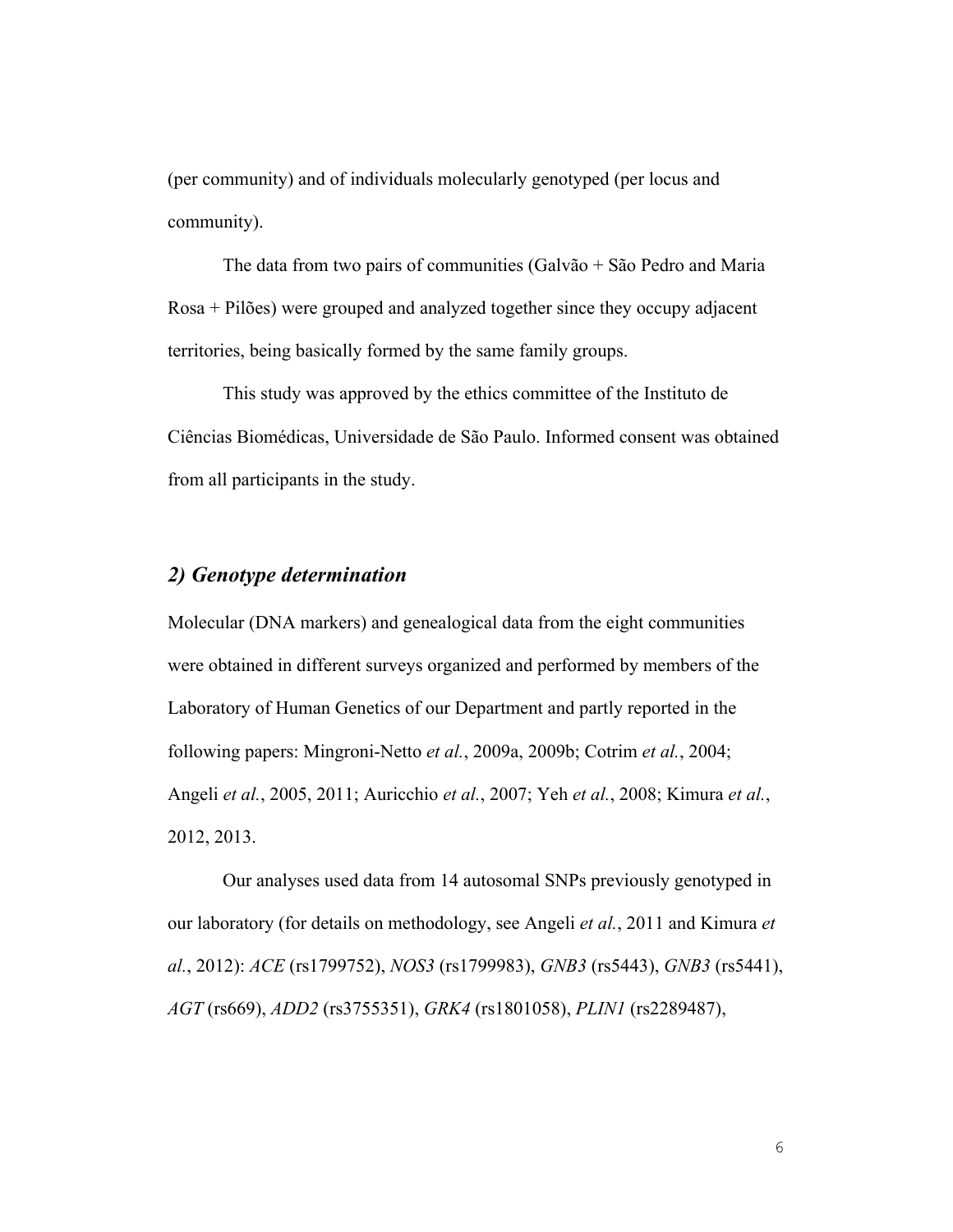*INSIG2* (rs7566605), *LEP* (rs2167270), *LEPR* (rs1137101), *ADRB2* (rs1042713), *PPARG* (rs1801282), and *RETN* (rs1862513).

Using DNA samples from some 300 individuals of the communities, we determined the genotypes of the following 16 autosomal microsatellite loci: *D1S551*, *D4S3248*, *D5S816*, *D6S1040*, *D7S821*, *D7S3061*, *D8S2324*, *D9S301*, *D9S922*, *D10S1426*, *D13S317*, *D16S539*, *D18S535*, *D19S559*, *D20S482*, and *D21S1437*. The primer sequences were generated using software *Primer3* (Rozen and Scalestsky, 2000) and the forward sequences were marked with fluorescence (Supplementary Table 1). Microsatellite genotypes were determined by polymerase chain reaction (PCR) in four multiplex systems submitted to capillary electrophoresis on *ABI 3730 DNA analyzer* (*Applied Biosystems,* Foster City, USA). All analyses were carried out using the *Peak Scanner™ v1.0* software (also from *Applied Biosystems*).

Different groups of individuals were selected for determination of molecular markers on different occasions with distinct purposes: the first set of seven SNP markers out of the 14 listed above were used primarily in association studies with arterial hypertension and the last seven in association studies with obesity. As a result, data for each set of marker only partially overlaps, introducing an additional source of variation, leading us to expect to find a significant degree of heterogeneity among loci and populations.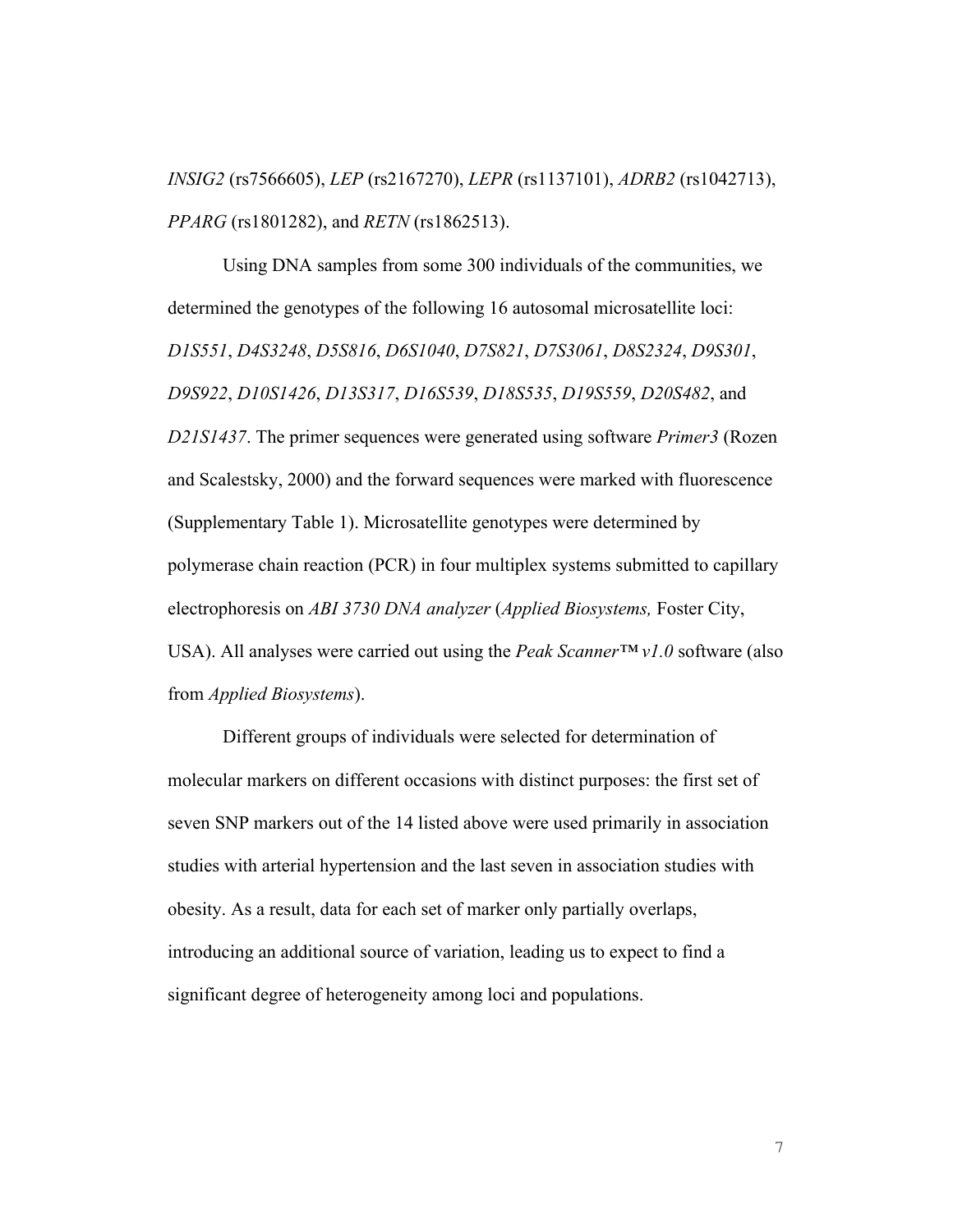# *3) Genealogical data*

Genealogical analysis of data based on detailed interviews provided information for about 2,000 individuals, which allowed us to estimate a mean inbreeding coefficient or fixation index  $(F_G)$  for each community and in the set of all communities.

Our analysis included all living individuals who were born in a given community. We also considered as belonging to a given community migrant individuals who had offspring with native quilombo individuals from that community. Information from deceased individuals was used only to assess biological relationships among individuals within communities.

The total number of inhabitants and individuals interviewed (2641 and 1879 respectively) varied from 573 to 184 and 364 to 148 per community; the total number of genotype determinations varied from 788 to 207 in relation to different loci in the total population (see Table 1).

The quilombo communities here studied were isolated for a long period of time with paucity of historical records (written or oral) of biological relationships. In order to correct or decrease this bias, average inbreeding coefficients (per community and for the set of all communities grouped together), in addition to being estimated using all available information, were assessed just from individuals that possessed double-checked information on his ascendants over at least two generations. From the total of 3,959 individuals represented in the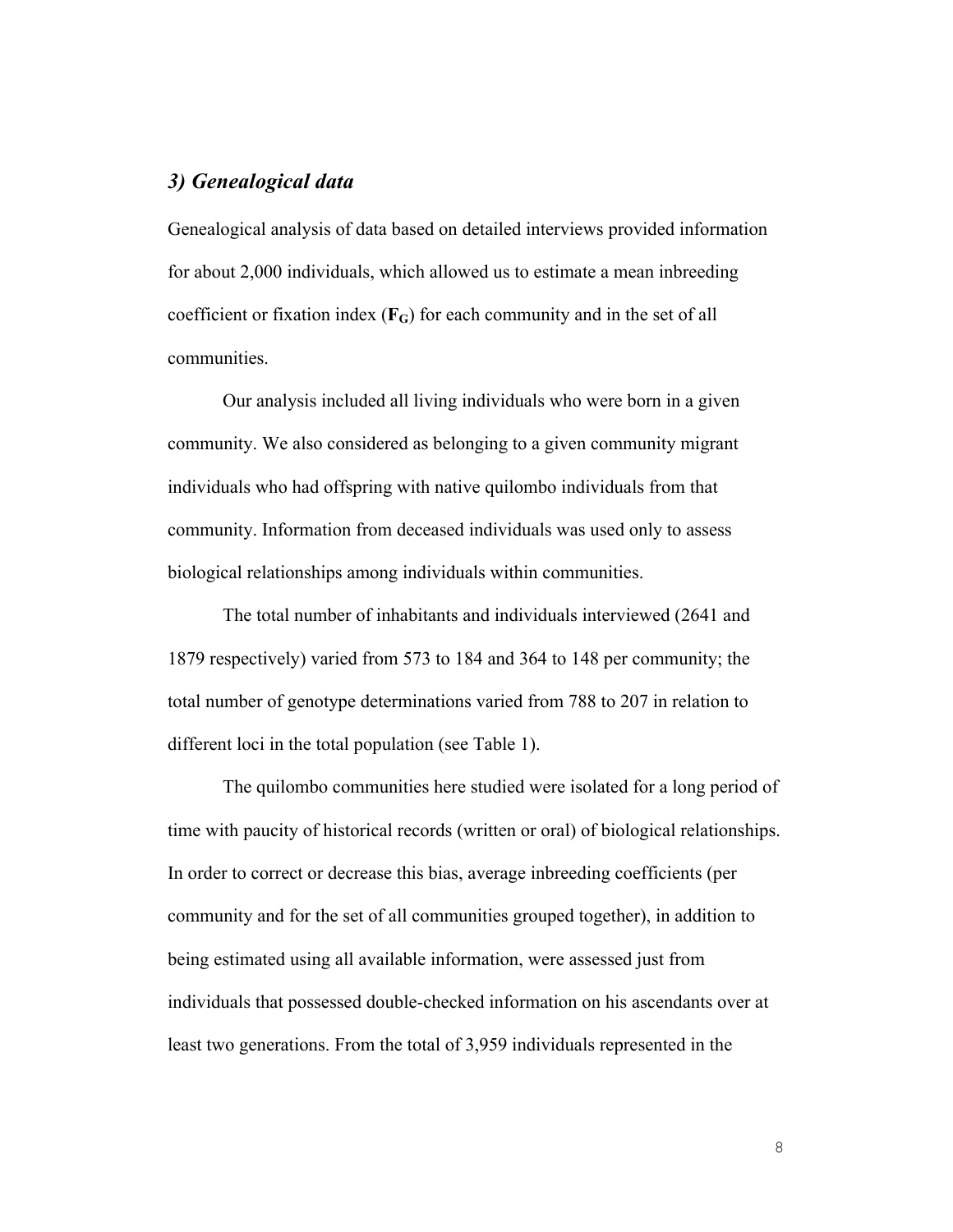genealogies, 2,171 provided complete information on their ascendants over at least two generations; just 794 among them had reliable information (in order to establish the presence of eventual biological relationships) on at least half of their great-grandparents; and less than 100 individuals had reliable information for all their great-grandparents.

## *4) Quantitative analyses*

#### *4.1) Genealogical analysis*

Genealogical estimates of the mean inbreeding coefficient (fixation index **FG**) for each community and in the set of all communities were obtained by averaging the individual inbreeding coefficients (f<sub>G</sub>) from all individuals represented in the genealogies and from a subsample of individuals that possessed information on their ascendants over at least two generations. The values of each  $f<sub>G</sub>$  were obtained by the usual Wright's (1922) formula  $f_G = \Sigma[1/2^n \cdot (1+f_A)]$ , in which **n** is the number of individuals between the parental pair and the common ancestor, including these three individuals, and  $f_A$  is the inbreeding coefficient of the common ancestor of the parental pair.

#### *4.2) Molecular markers data analysis*

Reliable estimates of genotype and allele frequencies and of the average inbreeding coefficient (Wright's fixation index)  $\mathbf{F} = \mathbf{1} - \Sigma \mathbf{P}(\mathbf{a}_i \mathbf{a}_j)/(2 \Sigma \mathbf{p}_i \mathbf{p}_i)$ , that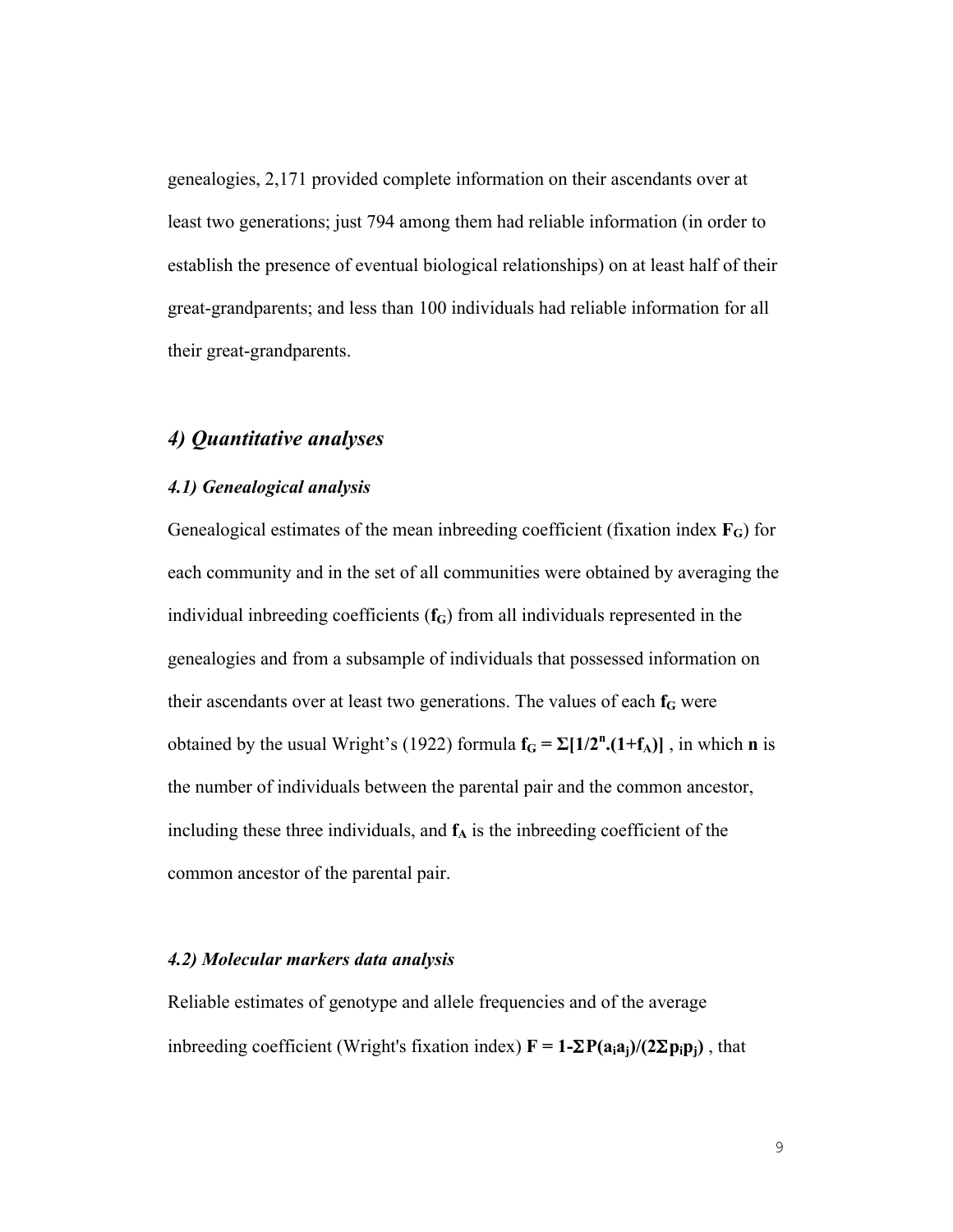reduces to  $\mathbf{F} = 1 - \mathbf{P}(\mathbf{A}\mathbf{a})/(2\mathbf{p}\mathbf{q})$  in the 2-allele case, were obtained through programs developed in a Windows-based structured BASIC dialect (Liberty BASIC v4.04, © Shoptalk Systems) and using the package of mathematical routines Mathematica V. 8.0.4.0 (© Wolfram Research). By means of chi-squared tests and bootstrap simulation techniques, these programs test the samples for departures of Hardy-Weinberg ratios, estimate their corresponding fixation index values, construct "exact" confidence intervals for them, and perform appropriate substructure analyses.

Mean values of **F** for the whole population in relation to each locus were obtained by adding together the corresponding data of all communities; in the case of the set of all loci per population or in the set of all populations, average figures of **F** were estimated by the usual method of combining them by the reciprocal values of their corresponding variances:

 $F = \sum [F_i / \text{var}(F_i)] / \sum [1 / \text{var}(F_i)]$ ,

with i varying from 1 to the number of different loci.

The appropriate estimation of the variance of the inbreeding coefficient **var(F)** is a complicated issue and the formula derived by Fyfe and Bailey (1951) for the case of 2 autosomal alleles is generally used: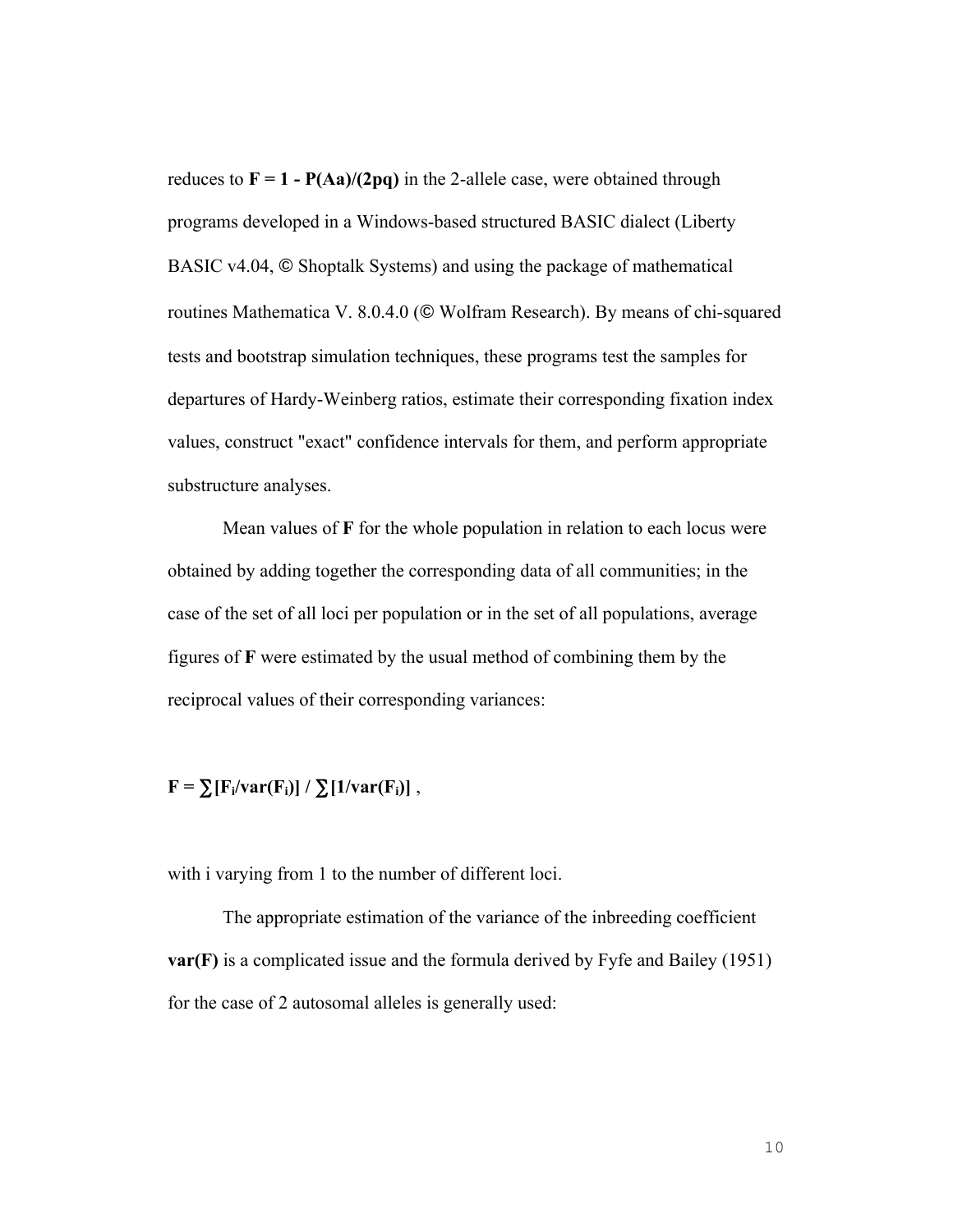$var(F) = (1-F)^2(1-2F)/N + F(1-F)(2-F)/[2Np(1-p)]$ ,

in which  $p = P(A) = [2N(AA) + N(Aa)]/2N$ ,  $F = 1 - [N(Aa)/N]/[2p(1-p)]$ ,  $N = N(AA) + N(Aa) + N(aa)$ , and **A** and **a** are a pair of alleles segregating in an autosomal locus.

We were able to derive a different formula for the variance of **F** whose numerical values for the two-allele case are virtually the same as those obtained using either the formula proposed by Fyfe and Bailey (1951) or the average population values estimated by simulations using bootstrapping techniques. Our formula is expressed in the two-allele case by the equation

 $var(F) = N_1.N_2.N_3/[(Npq)^2.(N_2.N_3+4.N_1.N_3+N_1.N_2)]$  $= (1-F)(p+qF)(q+pF)/[Npq(1+F)]$ ,

where  $N_1 = N(AA)$ ,  $N_2 = N(Aa)$ ,  $N_3 = N(aa)$ ,  $N = N_1 + N_2 + N_3$ ,  $p = 1 - q = (2N_1 + N_2)/2N$ , and  $F = 1 - N_2/2pq$ .

It is possible, unlike what happens to Fyfe and Bailey's formula, to adapt it to the generalized case of any number of alleles segregating at an autosomal locus. The subject has theoretical interest; mathematical details about its derivation and properties will be published and discussed elsewhere.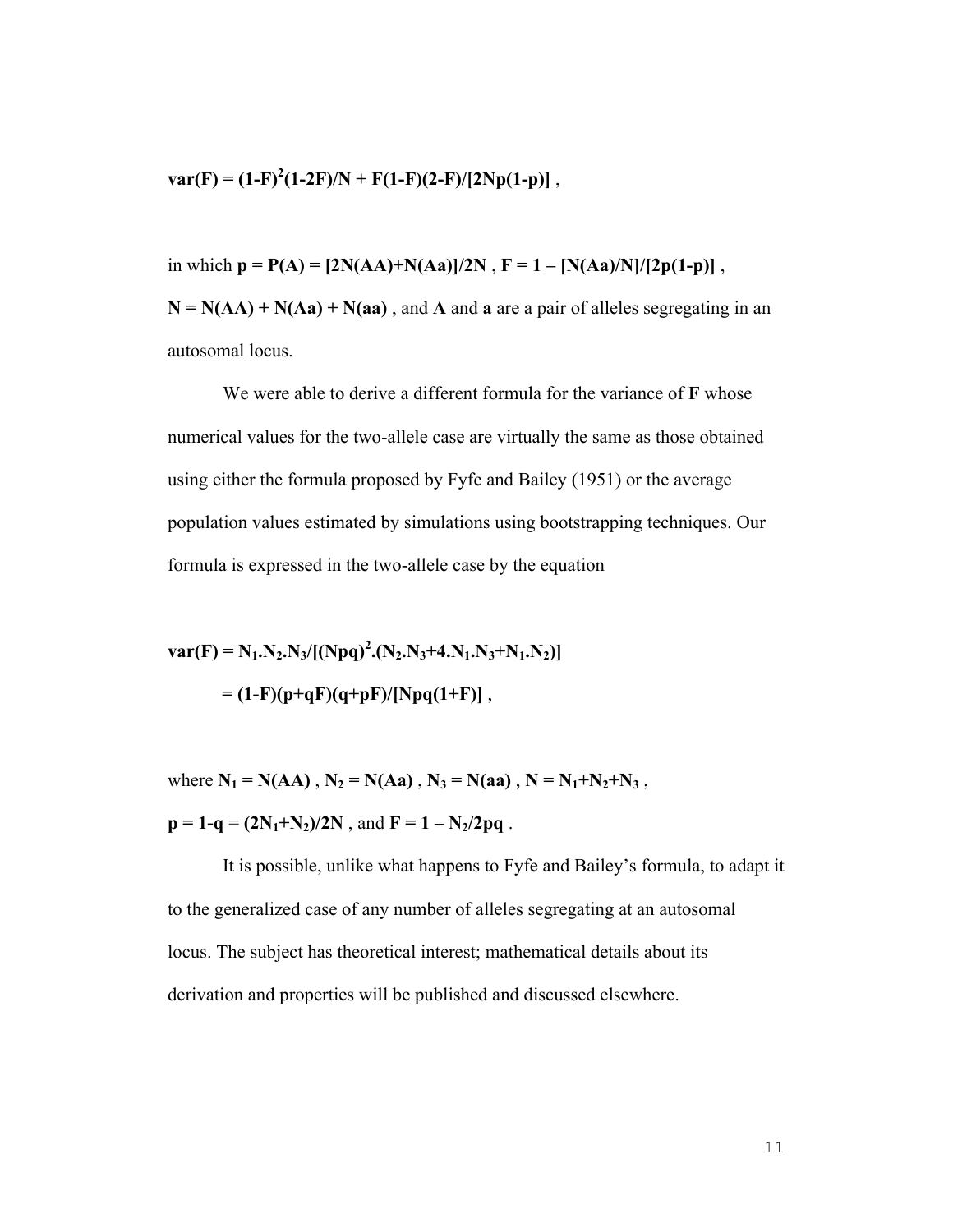In order to determine which values of **F** could be considered as outliers and should be excluded from a global analysis, we proceeded as follows: on the long run the various per locus estimates of **F** inside a same community are expected to be normally distributed around the average **F** value for that community, so that the outlier values should be outside the usual 95% range  $F \pm 1.96 \sqrt{\text{var}(F)}$ ,

where  $\mathbf{F} = \sum \mathbf{x}_i \mathbf{F}_i$ ,  $\mathbf{var}(\mathbf{F}) = \sum \mathbf{x}_i \mathbf{F}_i^2 - \mathbf{F}^2$  and

$$
\mathbf{x}_i = \mathbf{var}^{-1}(\mathbf{F}_i)/\Sigma_{(j=1,n)} \mathbf{var}^{-1}(\mathbf{F}_j) .
$$

"Exact" 95% confidence intervals for the estimated values of the mean inbreeding coefficient (fixation index) **F** were obtained for each combination locus/community through 1,000 computer-assisted bootstrap simulations of samples, each of them having the same size and genotypic proportions observed in the actual one. A similar approach with variations was used to construct the confidence intervals of Wright's substructure indexes  $\mathbf{F}_{ST}$ ,  $\mathbf{F}_{IT}$  and  $\mathbf{F}_{IS}$ .

For the substructure analysis, we recoded the microsatellite markers as biallelic, where the first allele corresponds to the allele with the highest frequency in the population and the second allele as being equivalent to the total of the remaining alleles.

In order to circumvent problems related to heterogeneous sampling of loci and communities, besides performing the analyses detailed above in the whole data set (considering all genotyped individuals), we repeated the procedures using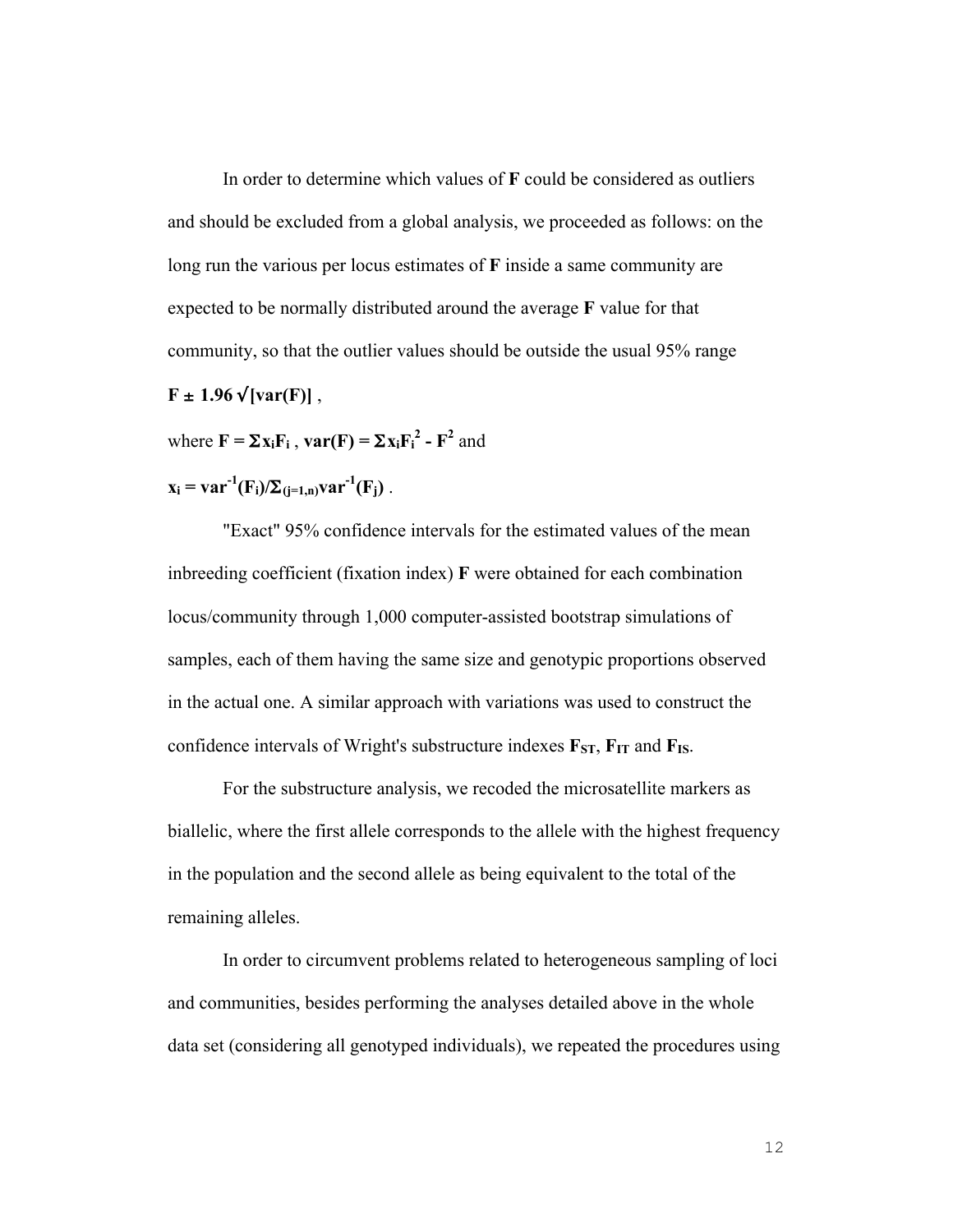a sub-sample containing only individuals genotyped for all loci. Since with this strategy the sample size dropped to only 87 individuals (Table S2), we also used a sub-sample containing all individuals who were genotyped for at least 27 out of the 30 marker systems, resulting in a sample of 207 individuals (Table S3). To take into account the issue of the different nature of the sets of molecular markers used, we estimated all parameters in relation to SNPs and microsatellites separately.

#### **Results and Discussion**

# *1) Genealogical analysis*

Table 2 lists the estimated values of the inbreeding coefficient (**FG**) from the genealogical analysis of the eight communities considered separately and together, taking into account the data from all 3,959 individuals with genealogical information. Table 3 lists the same values estimated from the set of 2,171 individuals who had complete information about his ascendants over at least two generations. Unlike other estimates derived from genealogical analysis, that calculate the population **F** value weighing the different **F** values by the mean sizes of the sibships from which they were estimated, our **F** estimate is the average value of the parameter estimated for each living individual of the population.

Before applying our methodology to the quilombos reported here, we tested its performance by applying it to the published genealogical structure of the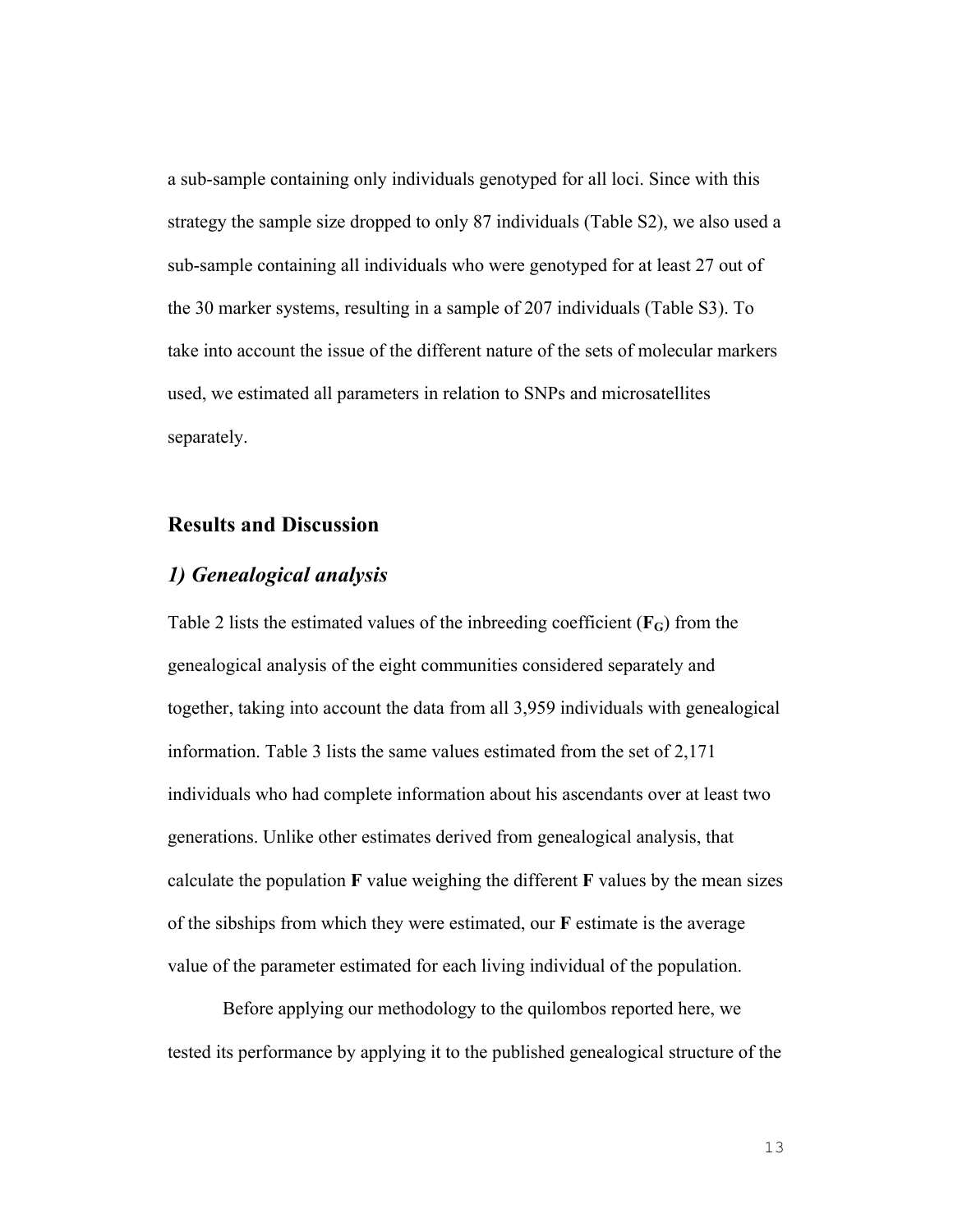quilombo isolate of Valongo (Souza and Culpi, 1992) in the southern state of Santa Catarina (Figure S1 supplementary), founded by just four couples and where the frequency of consanguineous unions is 85%. We obtained the estimate  $F_G = 0.0457$  for the whole community, a value that is not significantly different from the estimate of **0.0477** obtained by Souza and Culpi (1992) using the formula  $F = 2(N_r-1)/[2N_e-(2N_e-1)(1-m_e)^2]$ , where  $N_r$  is the breeding population size,  $N_e = 2(N_r-1)/(k-1+\sigma_k^2/k)$  is the effective population size,  $m_e$  is the effective migration rate, and **k** is the average offspring size in the breeding population.

The estimated values of **F** for the set of all communities grouped together range from **0.00136** (considering all individuals) to **0.00248** (considering only the subset of 2,171 individuals with more reliable information). These values are approximately 1.5 to 3 times higher than the corresponding estimate for the total Brazilian population ( $\bf{F} = 0.00088$ ) and about 2 to 4 times higher than the estimate for the population of the state of São Paulo (**F = 0.00067**) (Freire-Maia, 1957; 1990). As Tables 2 and 3 clearly shows, the community values of **F** ranged from zero in two aggregates to **0.00344** or **0.00699** in the population of Abobral (AB).

As already commented, the values of  $\mathbf{F}_{\mathbf{G}}$  in the quilombos reported here surely are underestimates of the true values due to many factors, such as lack of information on many branches of the genealogies and generalized absence of reliable records as to the origin of the populations as well as to biological relationships among their members. In any case, the strategy of reassessing the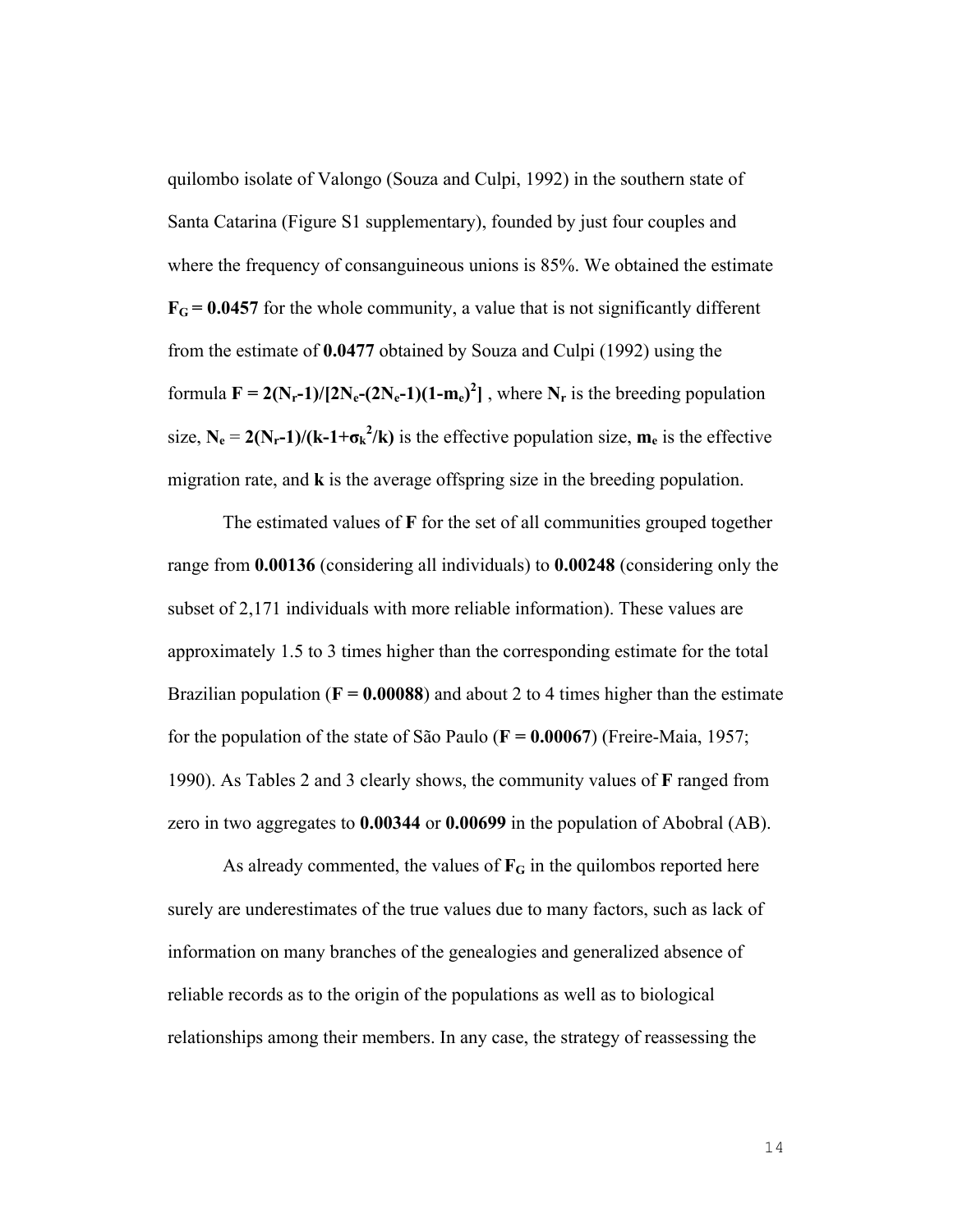parameter in the subsample containing only individuals with more reliable information was able to partially eliminate this bias.

Table 4 compares our estimates of both inbreeding coefficient and the frequency of consanguineous marriages with the results from isolate surveys in the literature. With the exception of the Brazilian Jewish isolate studied by Freire-Maia and Krieger (1963), all other communities listed in this table show relatively large values of **F,** almost always associated with substantial levels of consanguineous unions, unlike our results shown in Tables 2 and 3.

The strikingly high inbreeding levels of Valongo quilombo are perfectly compatible with the fact that the community is presently composed by less than 100 individuals, all originated from only four founding couples. Unlike this community, the whole isolate of the Ribeira River Valley has more than 2,500 adult individuals. Its size, together with other factors already referred to on section "Subjects and methods", probably account for the unusually low inbreeding levels detected in the isolate here reported.

#### *2) Molecular marker analysis*

Our analysis of a set of independent autosomal loci provided us with estimates of both mean **F** values for the individual quilombo communities as well as all of them together, in relation to each locus and for the set of all loci considered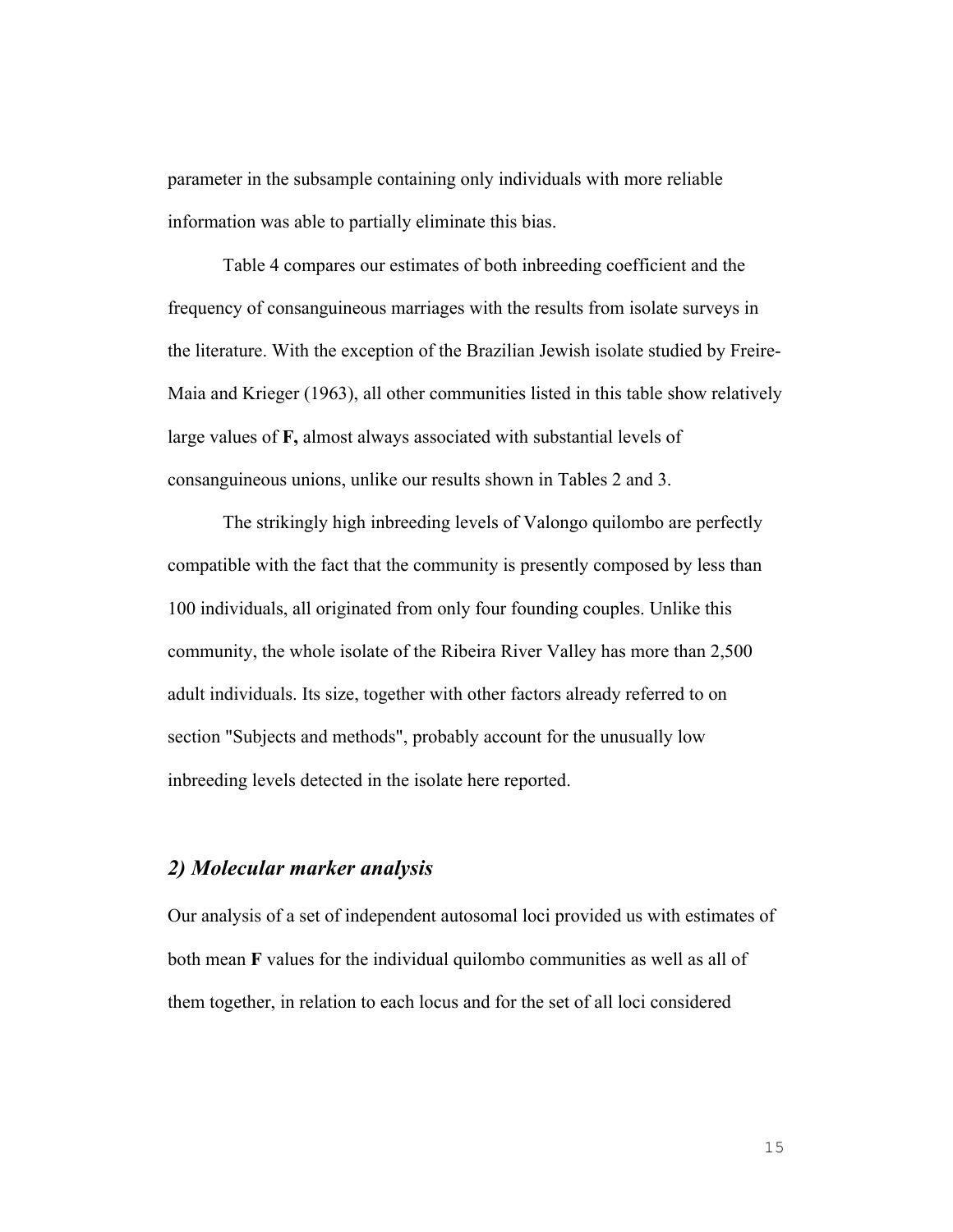together. Outlier values, determined using the method described in section Subjects and Methods, were not considered for any calculations.

Considering the frequency of **P** values less than the critical figure of 0.05, only in six out of a total of 239 combinations (around 2.5 per cent) of locus/community was the hypothesis of  $p^2$ : 2pq :  $q^2$  ratios of Hardy-Weinberg equilibrium rejected, which is slightly less than the expected proportion by chance in the long run. When all quilombo communities were considered together, the genotype frequencies at two out of 30 *loci* (around 6.7 per cent) deviated significantly from Hardy-Weinberg ratios at the same rejection level of 5%, which clearly indicates just a non-significant excess of positive results. Including the data obtained from pooling, per locus, all communities together, a total of approximately 250 tests for verifying the hypothesis  $\mathbf{F} = \mathbf{0}$  were performed. A Bonferroni-type correction of our data will show that none of the tests produced a significant **P** value.

Table 5 summarizes the results for each isolate and for the set of all communities considered together, in relation to (1) the set of 16 microsatellite markers, (2) the set of 14 SNPs, and (3) all loci considered together. Table 6 shows the results for the analysis of a dataset containing all individuals that were genotyped for at least 27 out of the 30 markers. Unlike what happens when only the SNPs are used, the average **F** estimates using microsatellite data have negative values for practically all communities. This is especially noted when the sample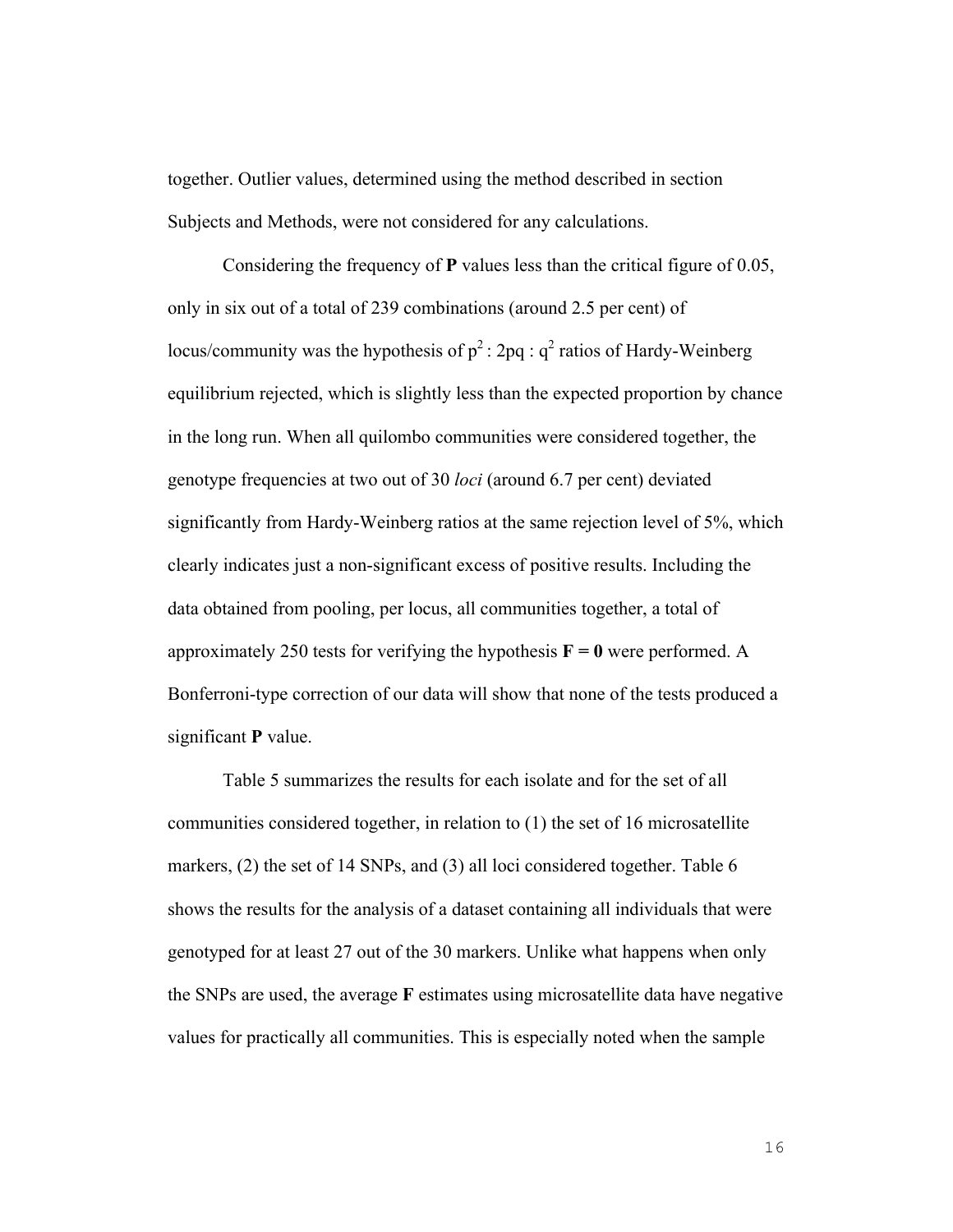sizes are drastically reduced in order to minimize data heterogeneity (Table 6), and it is known from sampling theory that small sized samples favor the occurrence of heterozygous individuals (see Cannings and Edwards, 1969). This should be critical when the number of segregating alleles is high, a situation in which most sampled individuals will be heterozygous even under panmictic expectations. Summing it up, the estimates using biallelic markers such as autosomal SNPs seem to be more reliable than the ones using microsatellites or the set of all markers. Therefore, our analysis using adequate molecular markers (SNPs) indicate average figures of the mean inbreeding coefficient ranging from about **0.036** (using data from all sampled individuals) to **0.055** (using the more homogeneous data from individuals that were genotyped for at least 27 different markers).

#### *3) Population substructure analysis*

Genealogical relations among individuals from different quilombo communities of the Ribeira Valley exist to a certain degree, since the founders of some of these population aggregates are likely to be the same, as indicated by the sharing of some common surnames. This fact and the physical proximity of the different communities (as Figure 1 shows, most are contiguous, within walking distance, the furthest away lies less than 20km apart) suggest *a priori* a modest level of substructure among these communities.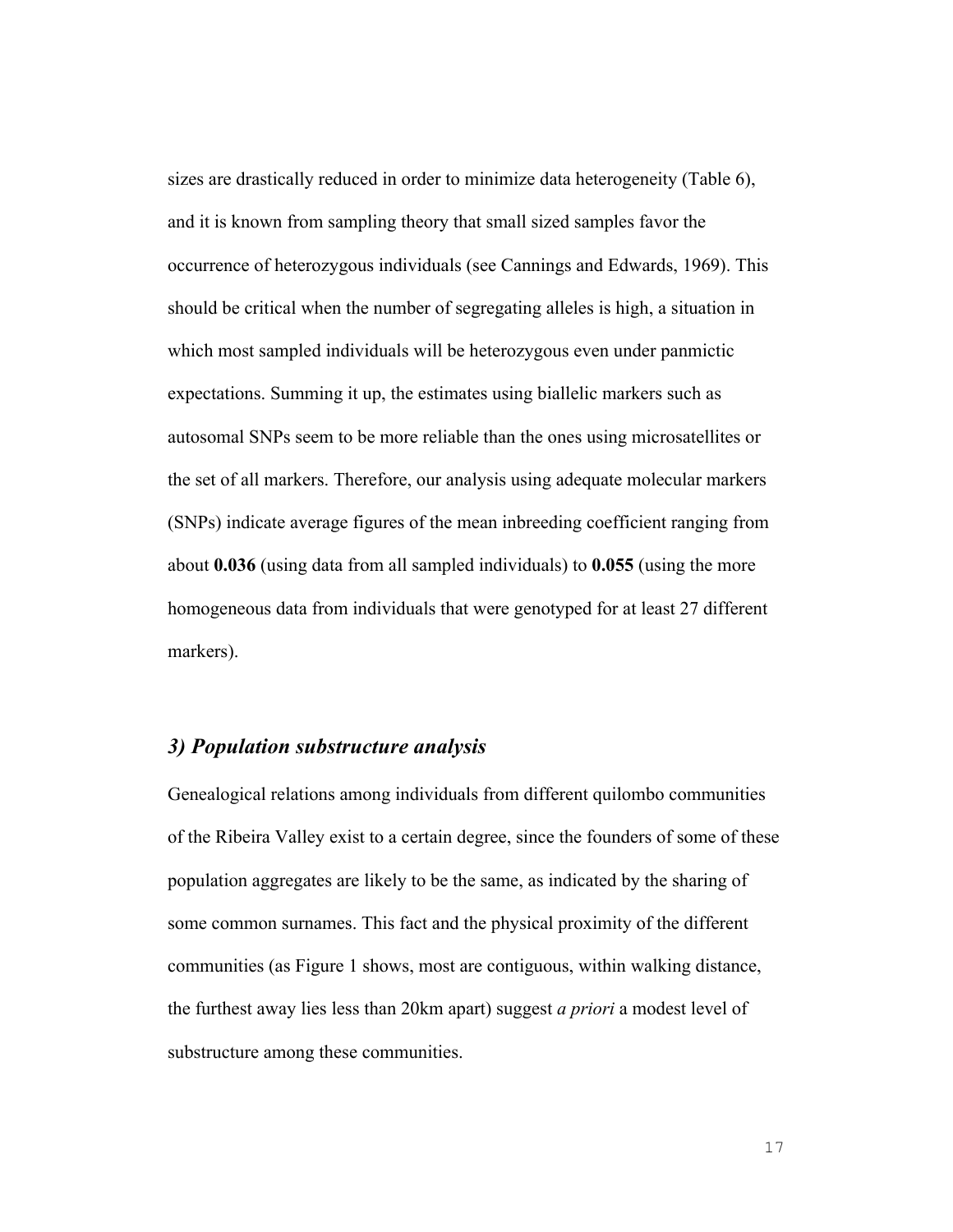Table 7 presents the values of the fixation indexes  $(\mathbf{F_{IT}}, \mathbf{F_{ST}}, \text{and } \mathbf{F_{IS}})$ obtained from all 30 loci for the set of all quilombo communities. Simulations by means of bootstrap techniques, using all data (but also excluding outliers), generated reliable estimates of the 95% confidence interval for each one of these fixation indexes. When the lower and upper limits of a 95% confidence interval of **FIT** or **FIS** thus constructed have different signs it is assumed that the corresponding fixation indexes are not significantly different from zero at the rejection level of 5%. Since  $\mathbf{F}_{ST}$  indexes are always obtained from the relation **var(p)/(pq)** and all three quantities in the formula belong to the domain of positive numbers, the numerical value of the parameter as well as all the values contained in its corresponding confidence interval will be positive. Inferences regarding the significance of  $\mathbf{F}_{ST}$  (is  $\mathbf{F}_{ST}$  significantly different from zero?) are then obtained indirectly from the behavior of the corresponding confidence intervals of both  $\mathbf{F}_{\text{IT}}$  and  $\mathbf{F}_{\text{IS}}$ : in all instances in which  $\mathbf{F}_{\text{IS}}$  is not different from zero,  $\mathbf{F}_{IT}$  is not different from  $\mathbf{F}_{ST}$ ; therefore, in all cases in which both  $\mathbf{F}_{IT}$  and  $\mathbf{F}_{IS}$  are not different from zero,  $\mathbf{F}_{ST}$  is also not statistically different from zero. The very few instances in which this did not take place are indicated by  $\mathbf{F}_{ST}$ values in bold face on Table 7 and should be interpreted as cases in which we can assume unambiguously that the index is different from zero.

The **F**<sub>ST</sub> values were in general very small, a finding already detected for these same populations in a study using INDEL molecular markers by Kimura *et*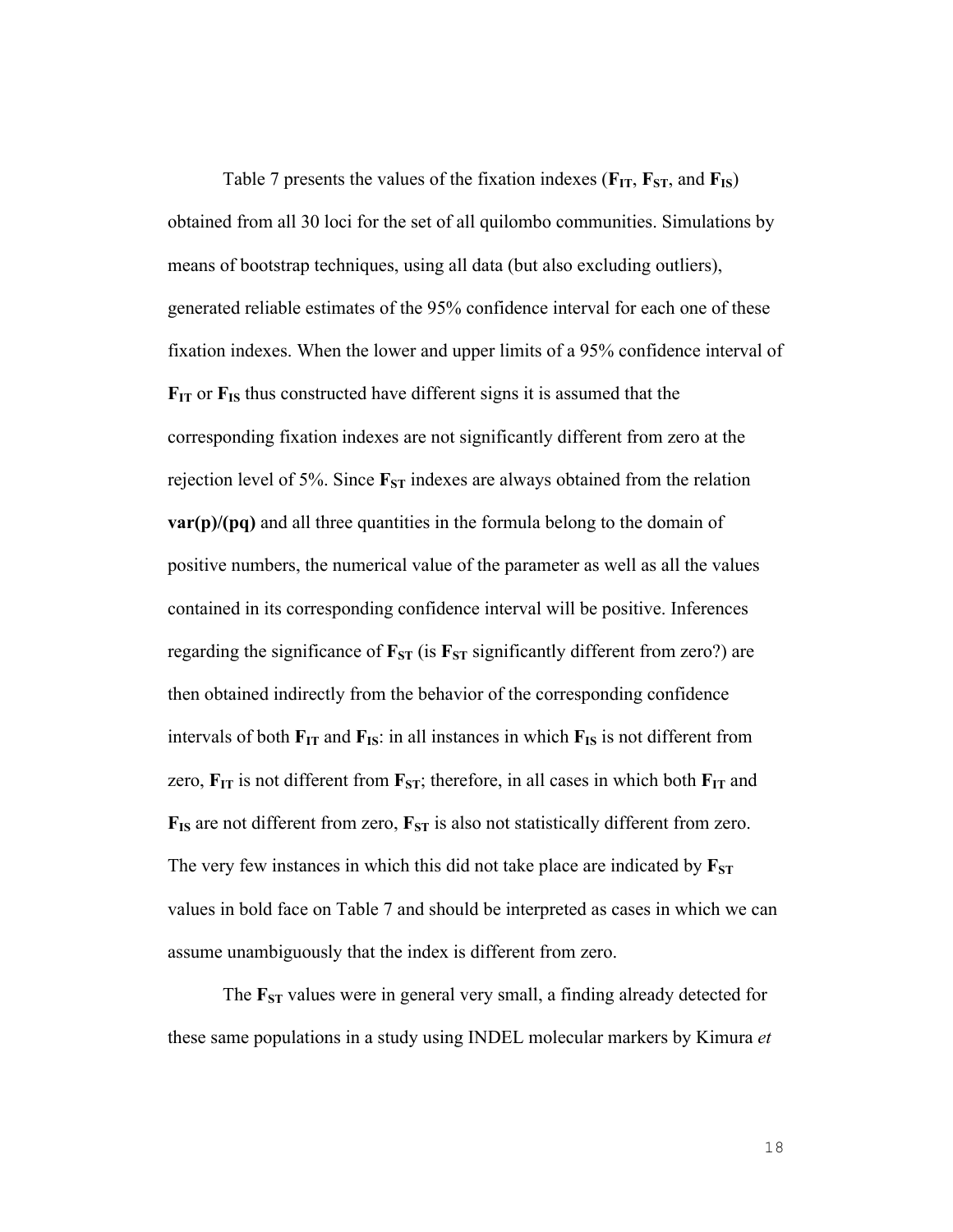*al.* (2013). This suggests the existence of a significant amount of gene flow or recent shared ancestry, with little time for differentiation between the subpopulations.

What is important and immediately assumed from the mere inspection of Table 7 is that, with exception of locus *ACE* (rs1799752), in the few instances in which the  $\mathbf{F}_{ST}$  was significantly different from zero, the proportionate contribution of  $\mathbf{F}_{ST}$  to the  $\mathbf{F}_{IT}$  index was always much smaller than the one for  $\mathbf{F}_{IS}$ . The dubious results obtained in relation to locus *PLIN1* were caused by extremely high **F** values in three out of the seven communities that resisted to the process of outlier cleaning, a behavior for which we have no logical explanation.

In spite of the difficulties brought about by the sets of genealogical as well as molecular data, our results indicate that the levels of substructure among the quilombo communities are negligible or at least very small, probably a consequence of gene flow and shared history among communities. This finding legitimizes the genealogical and molecular estimations of the fixation index we performed by considering the set of communities as a whole.

#### **Acknowledgements**

This work was partially supported by grants from Fundação de Amparo à Pesquisa do Estado de São Paulo (FAPESP) and Conselho Nacional de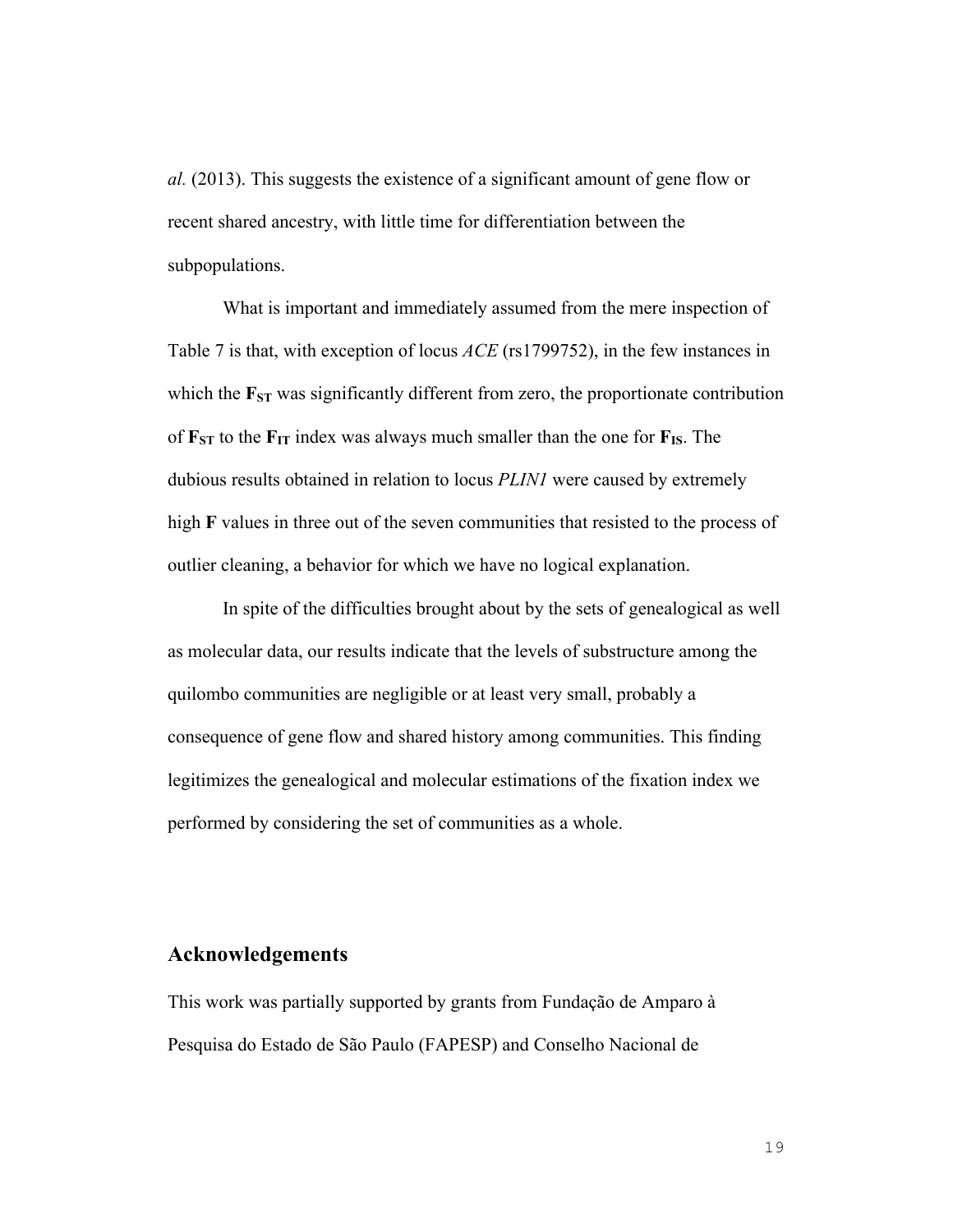Desenvolvimento Científico e Tecnológico (CNPq), Brazil. The comments, suggestions, and corrections from three anonymous referees from the editorial board of Human Biology are deeply acknowledged. Many of them were included in the final (corrected) version of this paper. We also thank Maria Teresa B. M. Auricchio for technical support and Ms. Lilian Dluhosch for reading critically the manuscript.

#### **Literature Cited**

- Abney M, McPeek MS, Ober C. 2000. Estimation of variance components of quantitative traits in inbred populations. *Am. J. Hum. Genet.* 66: 629–650.
- Angeli CB, Capelli LP, Auricchio MTBM et al. 2005. AGG interspersion patterns in the CGG repeat of the FMR1 gene and linked DXS548/FRAXAC1 haplotypes in Brazilian populations. *Am. J. Med. Genet.* 132A: 210-214.
- Angeli CB, Kimura L, Auricchio MTBM et al. 2011. Multilocus analyses of seven candidate genes suggest interacting pathways for obesity-related traits in Brazilian populations. *Obesity.* 19: 1244–1251.
- Auricchio MTBM, Vicente JP, Meyer D et al. 2007. Frequency and origins of hemoglobin S mutation in African-derived Brazilian populations. *Hum. Biol.* 79: 667–678.
- Bittles AH. 2002. Endogamy, consanguinity and community genetics. *J. Genet.* 81: 91–98.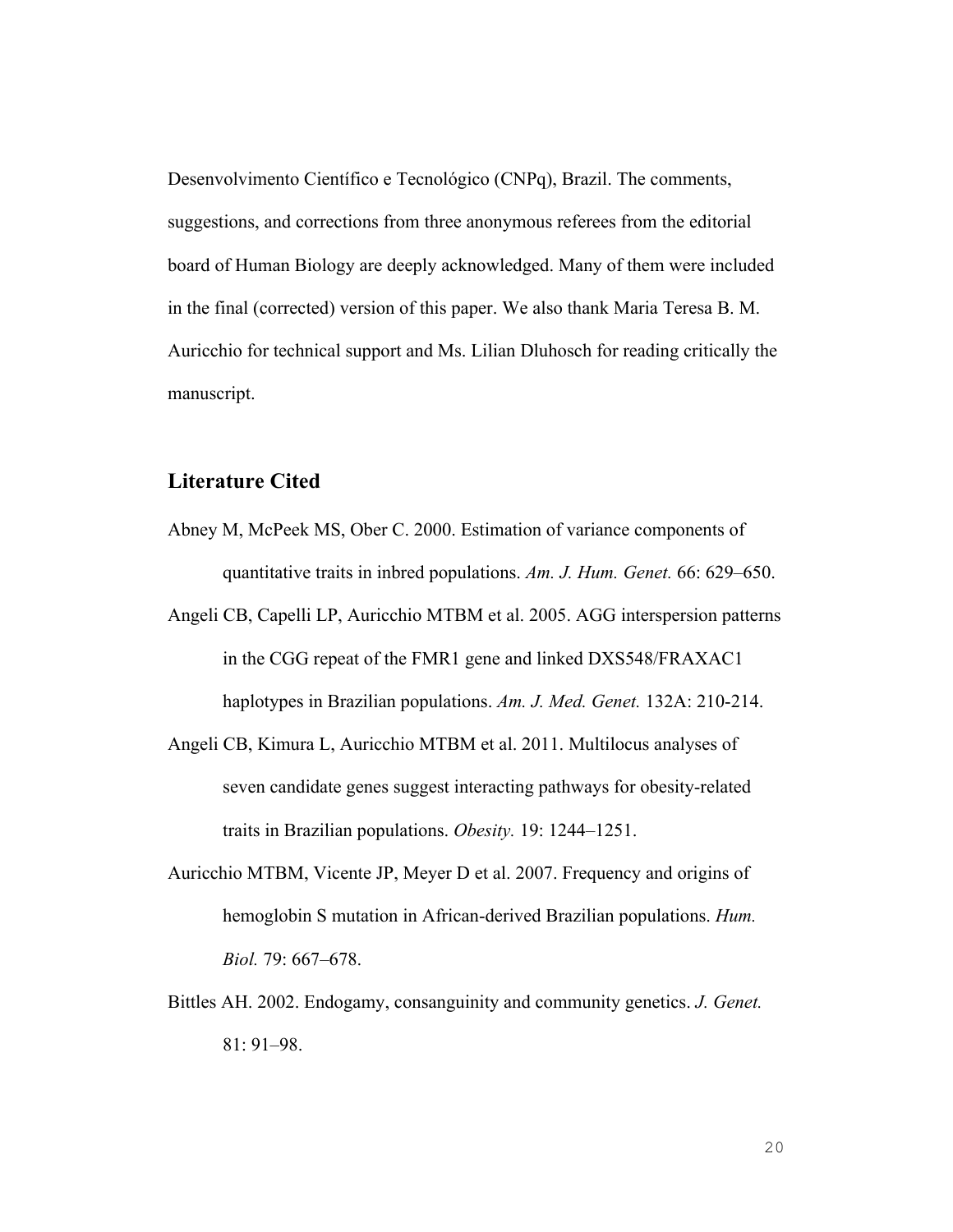- Cannings C, Edwards AW. 1969. Expected genotypic frequencies in a small sample: deviation from Hardy-Weinberg equilibrium. *Am. J. Hum. Genet.* 21: 245–247.
- Cavalli-Sforza LL, Bodmer WF. 1971. *The Genetics of Human Populations.* W. H. Freeman, San Francisco.
- Cotrim NH, Auricchio MT, Vicente JP et al. 2004. Polymorphic ALU insertion in six Brazilian African-derived populations. *Am. J. Hum. Biol.* 16: 264–277.
- Dorsten LE, Hotchkiss L, King TM. 1999. The effect of inbreeding on early childhood mortality: twelve generations of an Amish settlement. *Demography.* 36: 263–271.
- Ellis WS, Starmer WT. 1978. Inbreeding as measured by isonymy, pedigrees, and population size in Törbel, Switzerland. *Am. J. Hum. Genet.* 30: 366–376.

Freire-Maia N. 1957. Inbreeding in Brazil. *Am. J. Hum. Genet.* 9: 284–298.

- Freire-Maia N. 1990. Genetic effects in Brazilian populations due to consanguineous marriages. *Am. J. Med. Genet.* 35: 115–117.
- Freire-Maia N, Krieger H. 1963. A Jewish isolate in southern Brazil. *Ann. Hum. Genet. Lond.* 27: 31–39.
- Fyfe JL, Bailey NT. 1951. Plant breeding studies in leguminous forage crops I. Natural cross-breeding in winter beans. *J. Agric. Sci.* 41: 371–378.
- Hamamy H, Jamhawi L, Al-Darawsheh J et al. 2005. Consanguineous marriages in Jordan: why is the rate changing with time? *Clin. Genet.* 67: 511–516.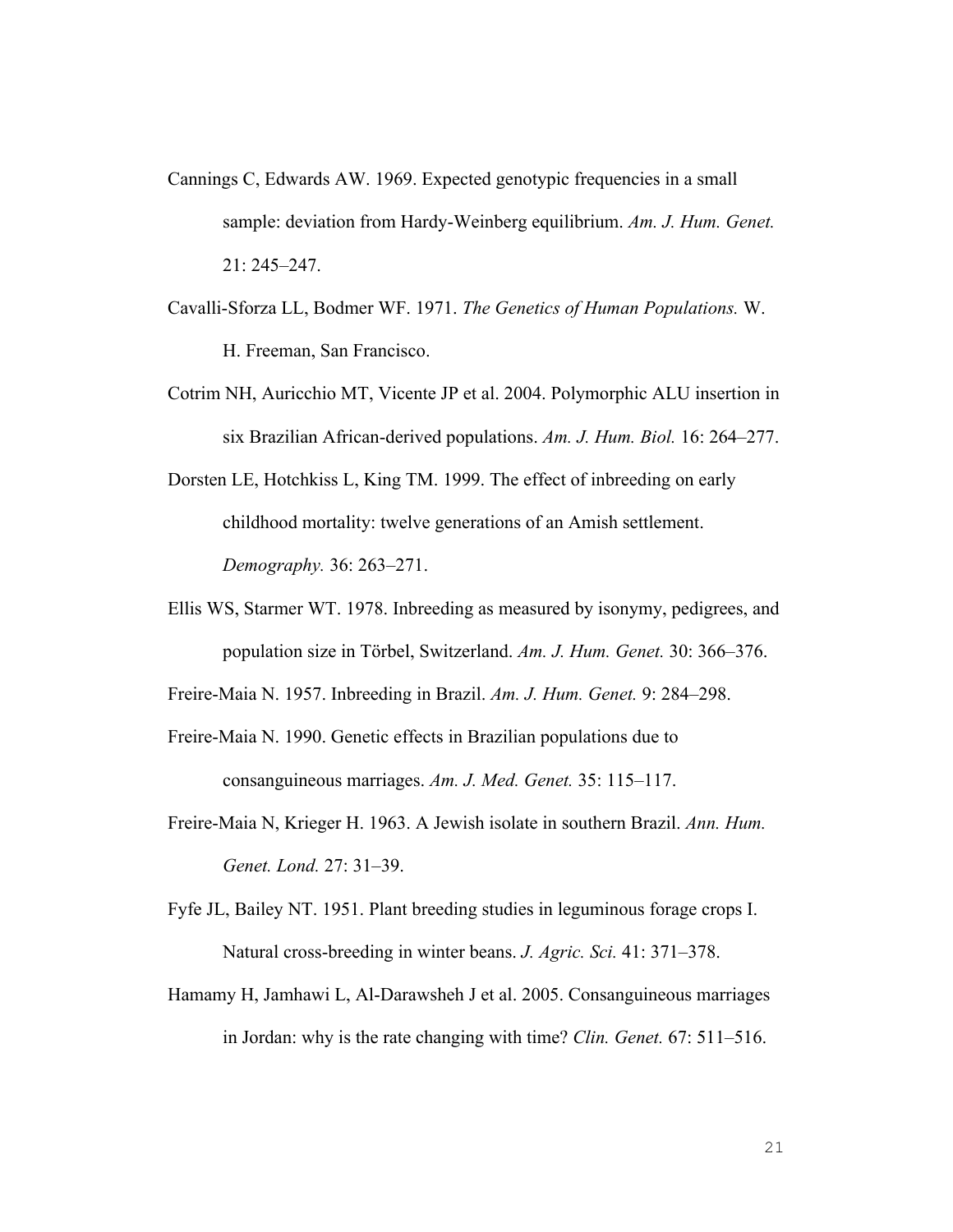- Jackson CE, Symon WE, Pruden EL et al. 1968. Consanguinity and Blood Group Distribution in an Amish Isolate. *Am. J. Hum. Genet.* 20: 522–527.
- Kimura L, Angeli CB, Auricchio MTBM et al. 2012. Multilocus family-based association analysis of seven candidate polymorphisms with essential hypertension in an African-derived semi-isolated Brazilian population. *Am. J. Hypertens.* 2012: 859219.
- Kimura L, Ribeiro-Rodrigues EM, Auricchio MTBM et al. 2013. Genomic ancestry of rural African-derived populations from southeastern Brazil. *Am. J. Hum. Genet.* 25: 35–41.
- Mingroni-Netto RC, Angeli CB, Kimura L et al. 2009a. Doenças modernas nos antigos quilombos: a obesidade e a hipertensão no Vale do Ribeira. In *Saúde nos quilombos*, Volochko A and Batista LE, orgs. Instituto da Saúde, São Paulo, Brazil.
- Mingroni-Netto RC, Auricchio MTBM, Vicente JP. 2009b. Importância da pesquisa do traço e da anemia falciforme nos remanescentes de quilombos do Vale do Ribeira-SP. In *Saúde nos quilombos*, Volochko A and Batista LE, orgs. Instituto da Saúde, São Paulo, Brazil.
- Pasinato R, Rettl KI. 2009. Desenvolvimento local sustentável: a contribuição das comunidades quilombolas do Vale do Ribeira. In *Saúde nos quilombos*, Volochko A and Batista LE, orgs. Instituto da Saúde, São Paulo, Brazil.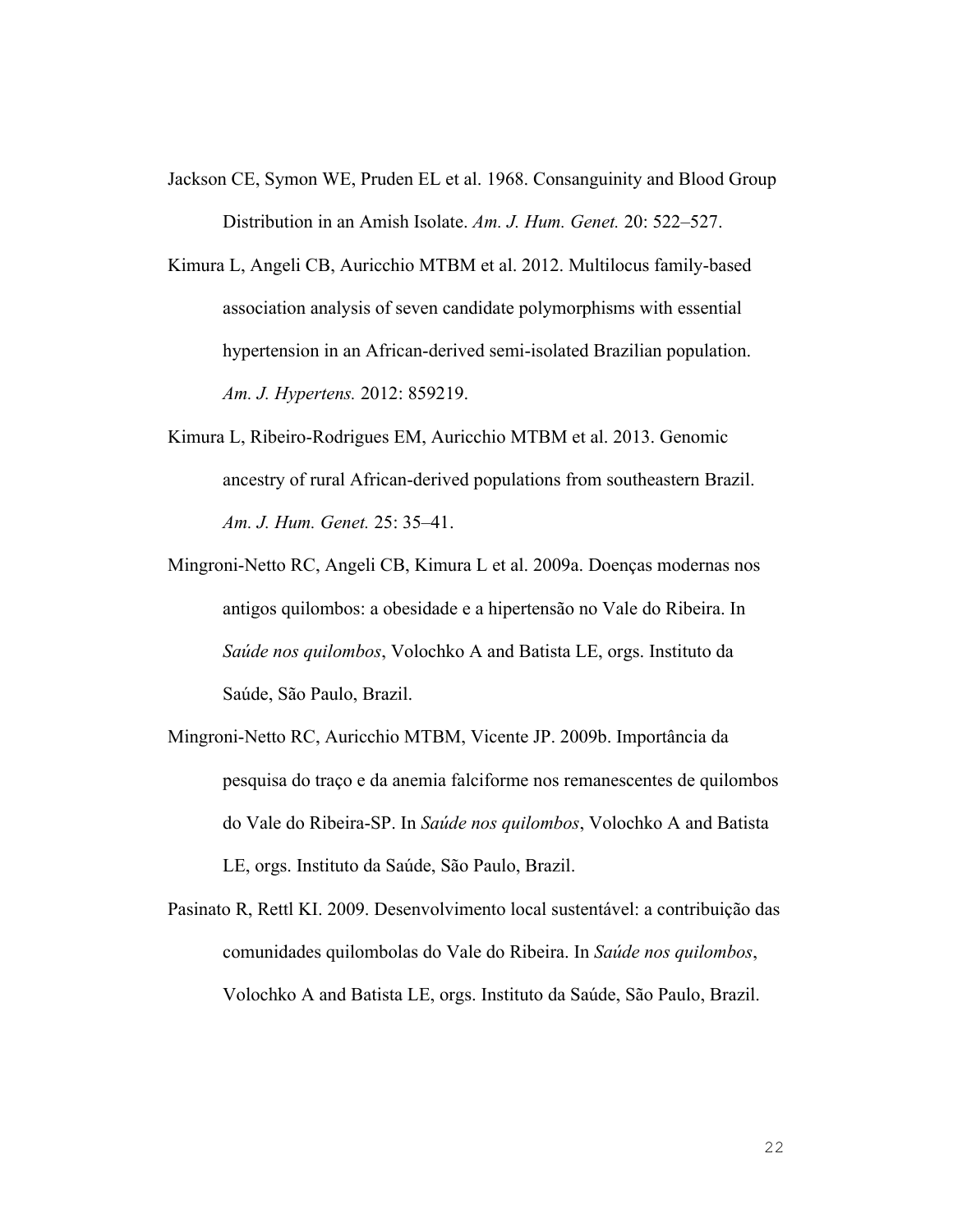- Rozen S, Skaletsky HJ. 2000. Primer3 on the WWW for general users and for biologist programmers. In *Bioinformatics Methods and Protocols: Methods in Molecular Biology*, Krawetz S and Misener S, eds. Humana Press, Totowa, NJ.
- Santos KMP, Tatto N, eds. 2008. *Agenda socioambiental de comunidades quilombolas do Vale do Ribeira.* Ipsis Gráfica e Editora, São Paulo.
- Souza IR, Culpi L. 1992. Valongo, an isolated Brazilian Black community. I. Structure of the population. *Brazil. J. Genet.* 15: 439–447.
- Wright S. 1922. Coefficients of inbreeding and relationship. *Am. Nat.* 56: 330– 338.
- Yeh E, Kimura L, Errera FI et al. 2008. Association of polymorphisms at the ADIPOR1 regulatory region with type-2 diabetes and body mass index in a Brazilian population with European or African ancestry. *Braz. J. Med. Biol. Res.* 41: 468–472.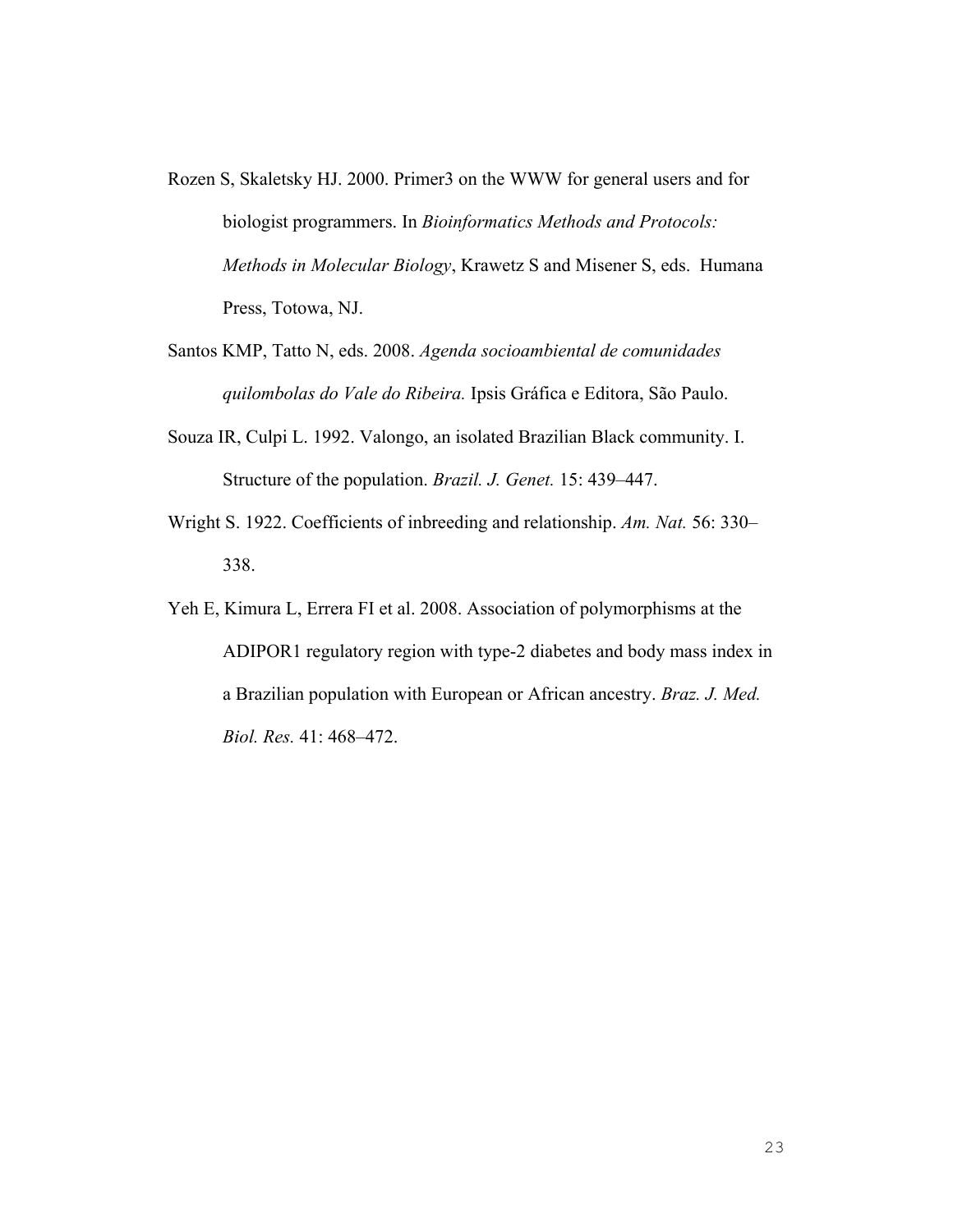**Table 1:** N = estimated number of adult individuals (Auricchio *et al.*, 2007), NG = number of individuals interviewed for gathering genealogical data. The other cells of the table show the numbers of genotyped individuals for each molecular marker (identified at the leftmost column) at a given locality.

|                         | $\mathbf{A}\mathbf{B}$ | AN  | GA/SP | IV  | <b>MR/PS</b> | <b>NH</b> | PC  | TU  | <b>Total</b> |
|-------------------------|------------------------|-----|-------|-----|--------------|-----------|-----|-----|--------------|
| N                       | 573                    | 320 | 266   | 270 | 184          | 447       | 286 | 295 | 2641         |
| <b>NG</b>               | 364                    | 247 | 224   | 217 | 148          | 237       | 263 | 179 | 1879         |
| <i>ACE</i> (rs1799752)  | 96                     | 86  | 99    | 77  | 55           | 89        | 78  | 56  | 636          |
| <i>NOS3</i> (rs1799983) | 59                     | 79  | 92    | 76  | 30           | 67        | 78  | 56  | 537          |
| $GNB3$ (rs5443)         | 95                     | 78  | 98    | 77  | 39           | 67        | 76  | 56  | 586          |
| $GNB3$ (rs5441)         | 93                     | 65  | 94    | 62  | 54           | 84        | 77  | 66  | 595          |
| $AGT$ (rs669)           | 58                     | 48  | 92    | 76  | 30           | 63        | 78  | 56  | 501          |
| ADD2 (rs3755351)        | 92                     | 75  | 90    | 76  | 45           | 48        | 73  | 59  | 558          |
| GRK4 (rs1801058)        | 91                     | 85  | 97    | 75  | 52           | 86        | 77  | 72  | 635          |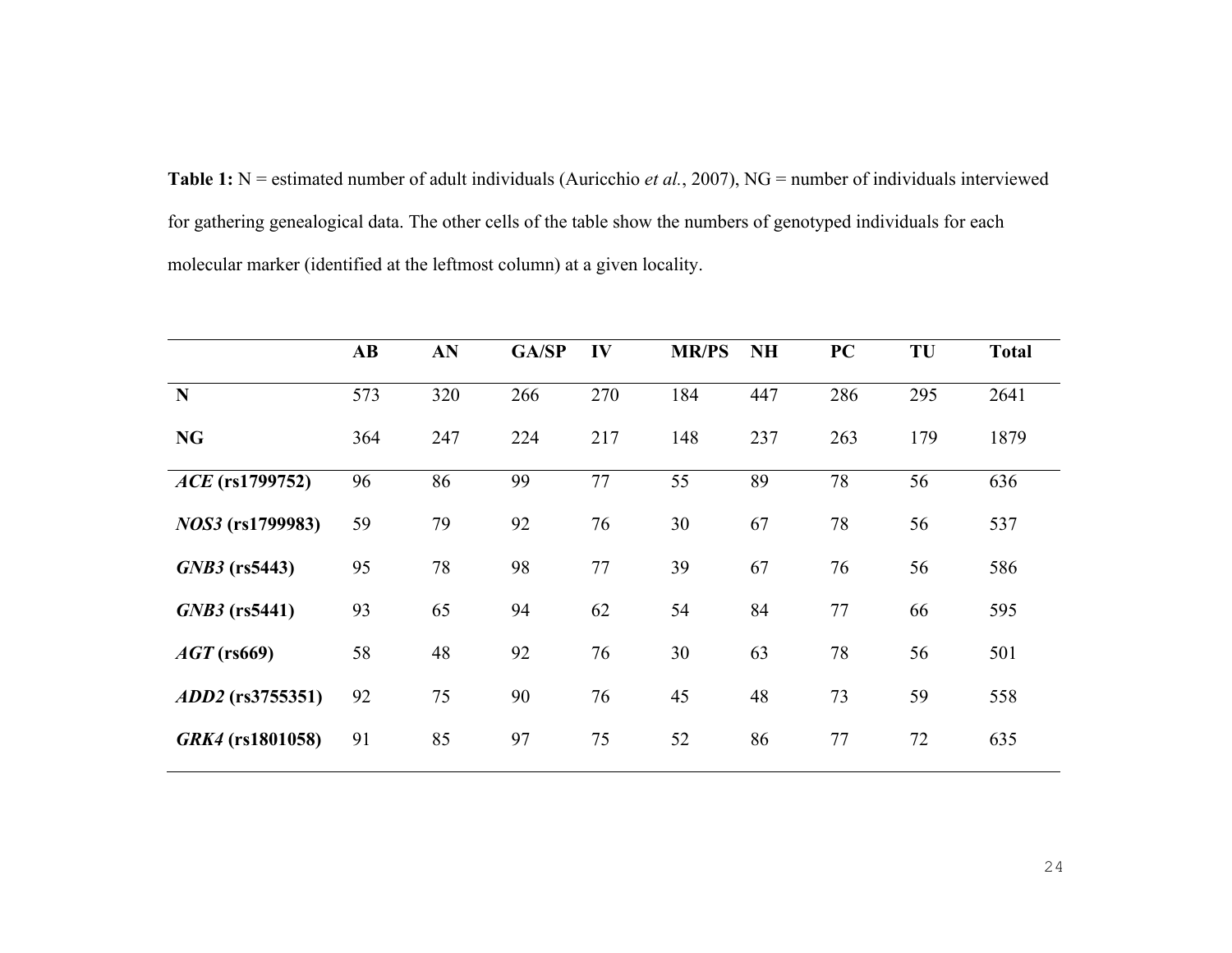| <i>PLIN1</i> (rs2289487) | 93 | 108 | 115 | 128 | 64 | 109 | 93 | 78 | 788 |
|--------------------------|----|-----|-----|-----|----|-----|----|----|-----|
| $INSIG2$ (rs7566605)     | 93 | 103 | 112 | 125 | 65 | 102 | 93 | 79 | 772 |
| $LEP$ (rs2167270)        | 94 | 106 | 114 | 116 | 61 | 109 | 92 | 80 | 772 |
| LEPR (rs1137101)         | 94 | 107 | 115 | 116 | 60 | 109 | 91 | 79 | 771 |
| <i>ADRB2</i> (rs1042713) | 95 | 102 | 111 | 110 | 61 | 104 | 91 | 78 | 752 |
| <i>PPARG</i> (rs1801282) | 93 | 103 | 115 | 102 | 61 | 106 | 93 | 80 | 753 |
| $RETN$ (rs1862513)       | 89 | 105 | 113 | 126 | 65 | 104 | 91 | 76 | 769 |
| <b>D1S551</b>            | 36 | 24  | 34  | 51  | 37 | 41  | 39 | 28 | 290 |
| D4S3248                  | 36 | 24  | 34  | 50  | 37 | 41  | 39 | 28 | 289 |
| <b>D5S816</b>            | 36 | 25  | 34  | 51  | 37 | 41  | 39 | 28 | 291 |
|                          |    |     |     |     |    |     |    |    |     |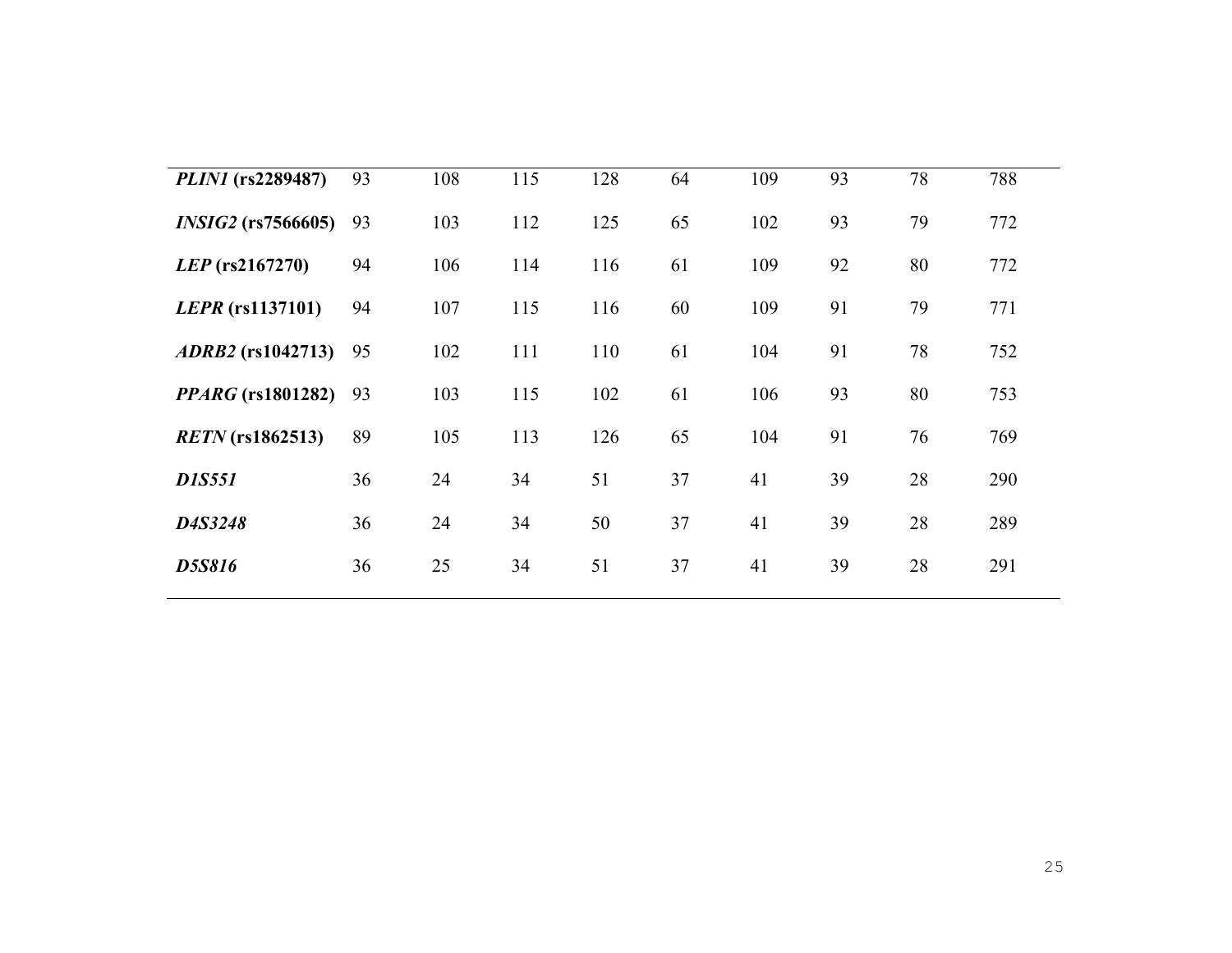|  |  |  | Table 1 (Contd.): |  |
|--|--|--|-------------------|--|
|--|--|--|-------------------|--|

|                | $\mathbf{A}\mathbf{B}$ | AN | GA/SP | IV | <b>MR/PS</b> | <b>NH</b> | PC | TU     | <b>Total</b> |
|----------------|------------------------|----|-------|----|--------------|-----------|----|--------|--------------|
| <b>D6S1040</b> | 35                     | 22 | 33    | 52 | 37           | 43        | 39 | 31     | 292          |
| D7S821         | 36                     | 24 | 34    | 51 | 37           | 41        | 39 | 28     | 290          |
| D7S3061        | 36                     | 24 | 34    | 51 | 37           | 41        | 39 | 28     | 290          |
| D8S2324        | 36                     | 22 | 34    | 52 | 37           | 43        | 39 | 31     | 294          |
| <b>D9S301</b>  | 37                     | 23 | 34    | 52 | 37           | 43        | 39 | 31     | 296          |
| D9S922         | 36                     | 24 | 34    | 51 | 36           | 41        | 39 | $28\,$ | 289          |
| D10S1426       | 29                     | 18 | 30    | 49 | 34           | 39        | 38 | 25     | 262          |
| D13S317        | 37                     | 22 | 34    | 52 | 37           | 43        | 39 | 31     | 295          |
| D16S539        | 36                     | 24 | 34    | 51 | 37           | 41        | 39 | 28     | 290          |
| D18S535        | 37                     | 23 | 34    | 52 | 37           | 43        | 39 | 31     | 296          |
| D19S559        | 36                     | 22 | 34    | 52 | 37           | 43        | 39 | 31     | 294          |
|                |                        |    |       |    |              |           |    |        |              |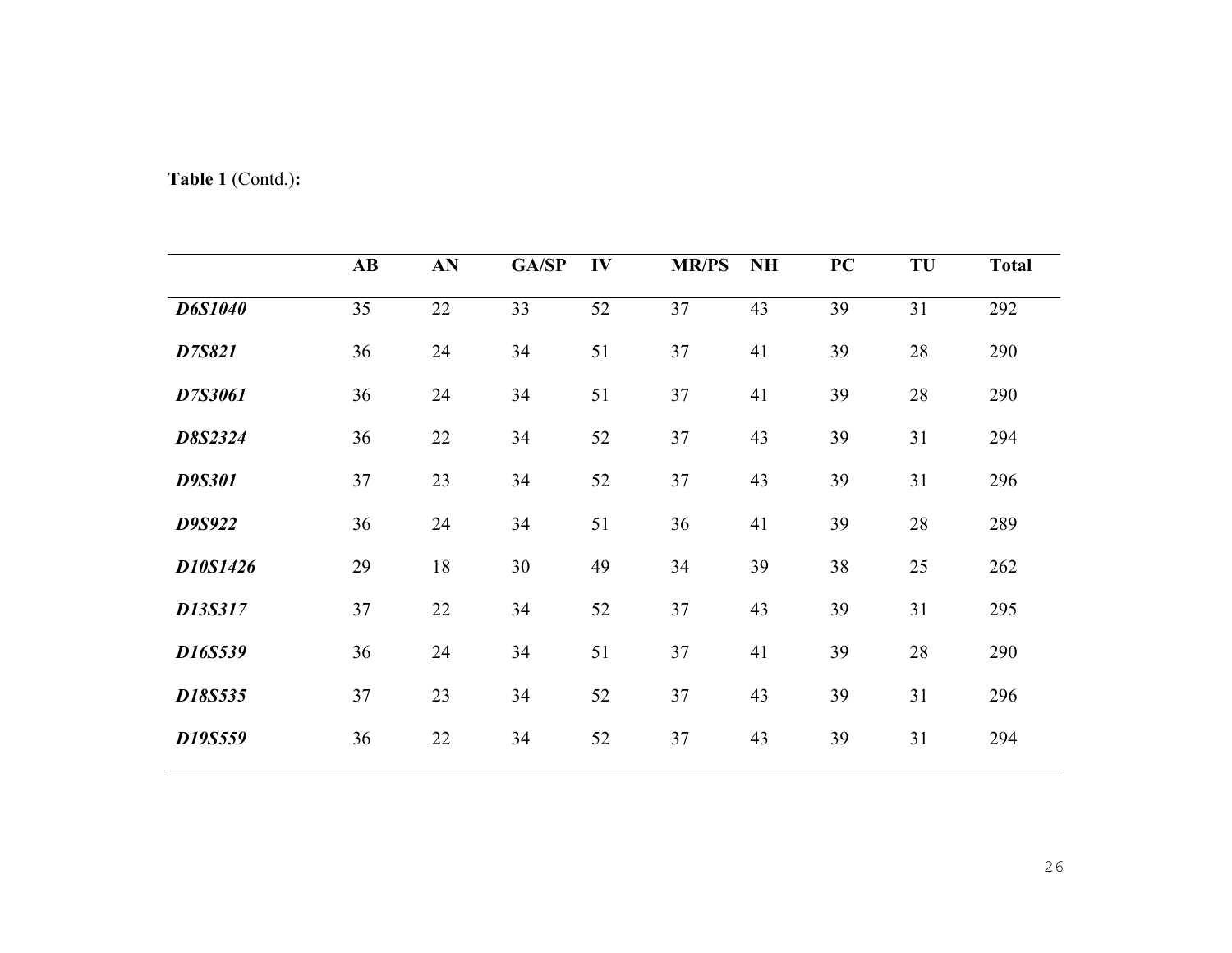| D20S482  | 37 | 23 | 34 52 |    | 37 | 43 | 39 | 296 |
|----------|----|----|-------|----|----|----|----|-----|
| D21S1437 | 32 | 19 | 22    | 38 | 26 | 34 | 25 | 207 |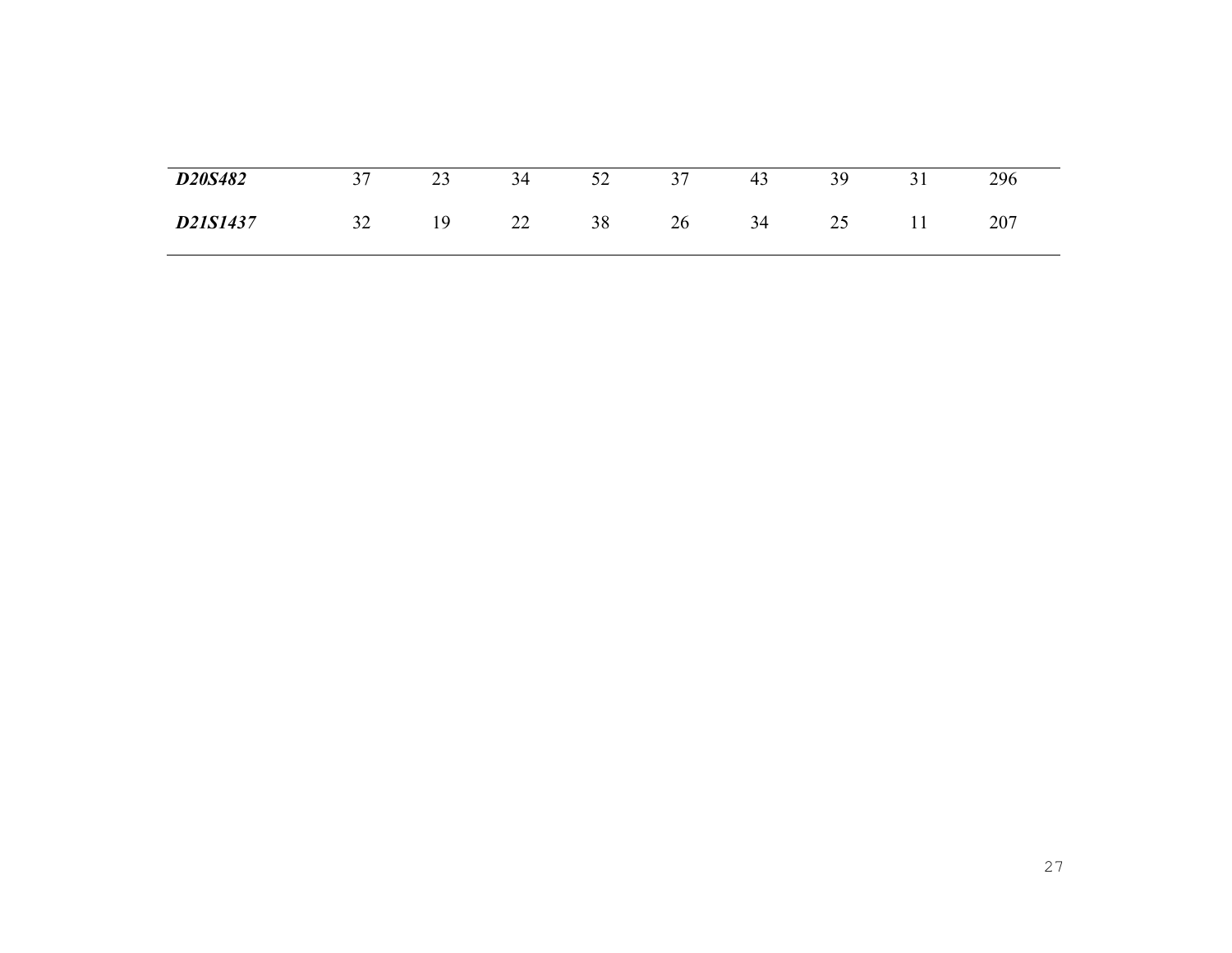**Table 2:** Estimated values of F obtained through genealogical analysis. N: number of individuals included in the analyses; F<sub>G</sub>: estimated value of the inbreeding coefficient; %cm: observed frequencies of consanguineous marriages (in percentages); AB,...,TU: identification of communities.

| <b>Community</b> | N    | $F_G$    | $\%$ cm          |
|------------------|------|----------|------------------|
| AB               | 773  | 0.00344  | 3.63             |
| AN               | 567  | 0.00245  | 2.31             |
| GA/SP            | 446  | 0.00070  | 1.72             |
| IV               | 575  | 0.00033  | 0.63             |
| MR/PS            | 324  | 0.00024  | 0.88             |
| <b>NH</b>        | 434  | 0.00176  | 5.26             |
| PC               | 368  | $\theta$ | $\boldsymbol{0}$ |
| TU               | 472  | $\theta$ | $\boldsymbol{0}$ |
| <b>Total</b>     | 3959 | 0.00136  | 1.87             |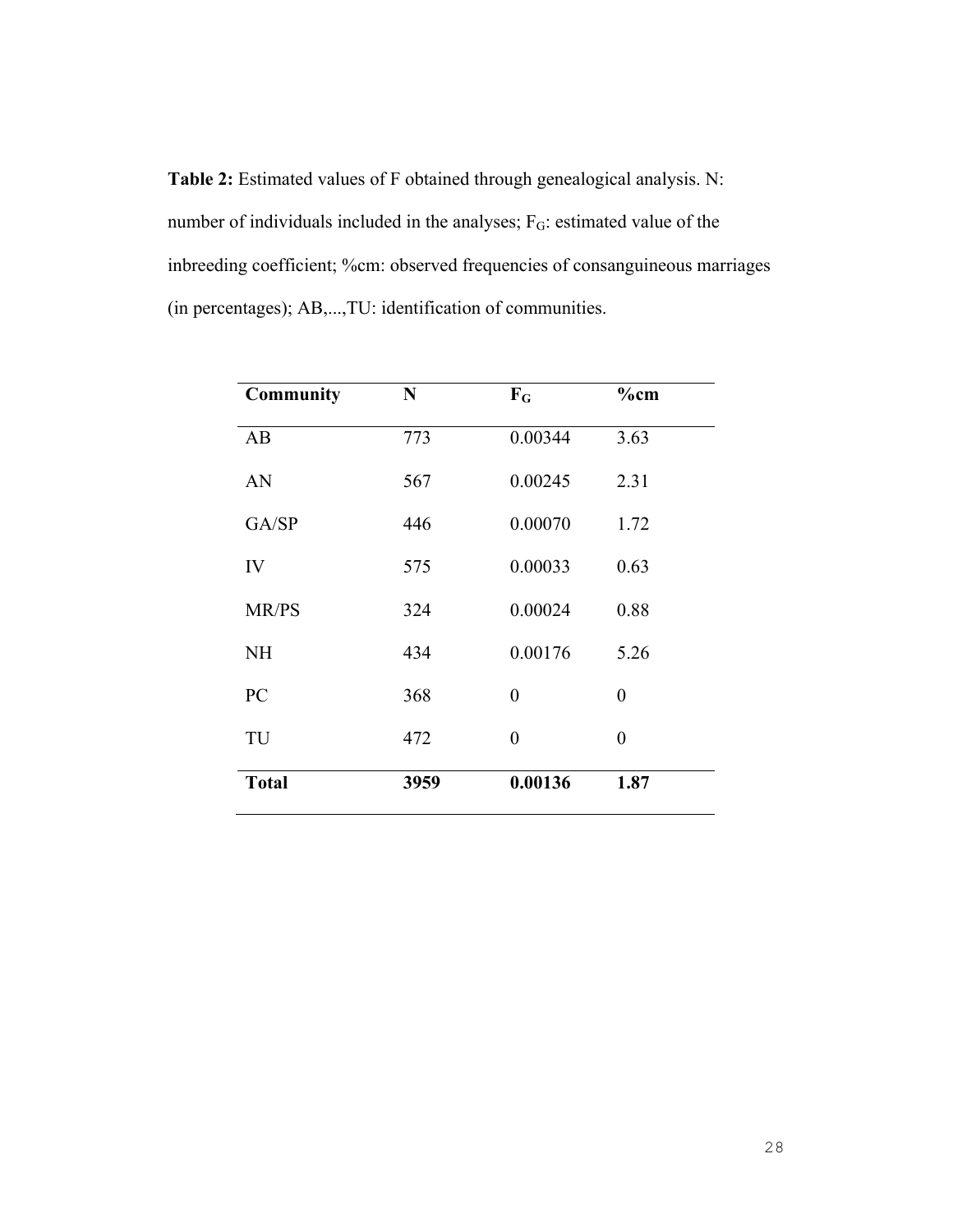**Table 3:** Estimated values of F obtained through genealogical analysis. N: number of individuals who had complete information about his ascendants over at least two generations; F<sub>G</sub>: estimated value of the inbreeding coefficient; %cm: observed frequencies of consanguineous marriages (in percentages); AB,...,TU: identification of communities.

| <b>Community</b> | $\mathbf N$ | $F_G$          | $%$ cm         |
|------------------|-------------|----------------|----------------|
| AB               | 380         | 0.00699        | 8.18           |
| AN               | 383         | 0.00363        | 5.68           |
| GA/SP            | 235         | 0.00133        | 4.76           |
| IV               | 288         | 0.00065        | 1.47           |
| MR/PS            | 152         | 0.00052        | 2.22           |
| <b>NH</b>        | 221         | 0.00346        | 13.95          |
| PC               | 368         | $\theta$       | $\theta$       |
| TU               | 472         | $\overline{0}$ | $\overline{0}$ |
| <b>Total</b>     | 2171        | 0.00248        | 4.58           |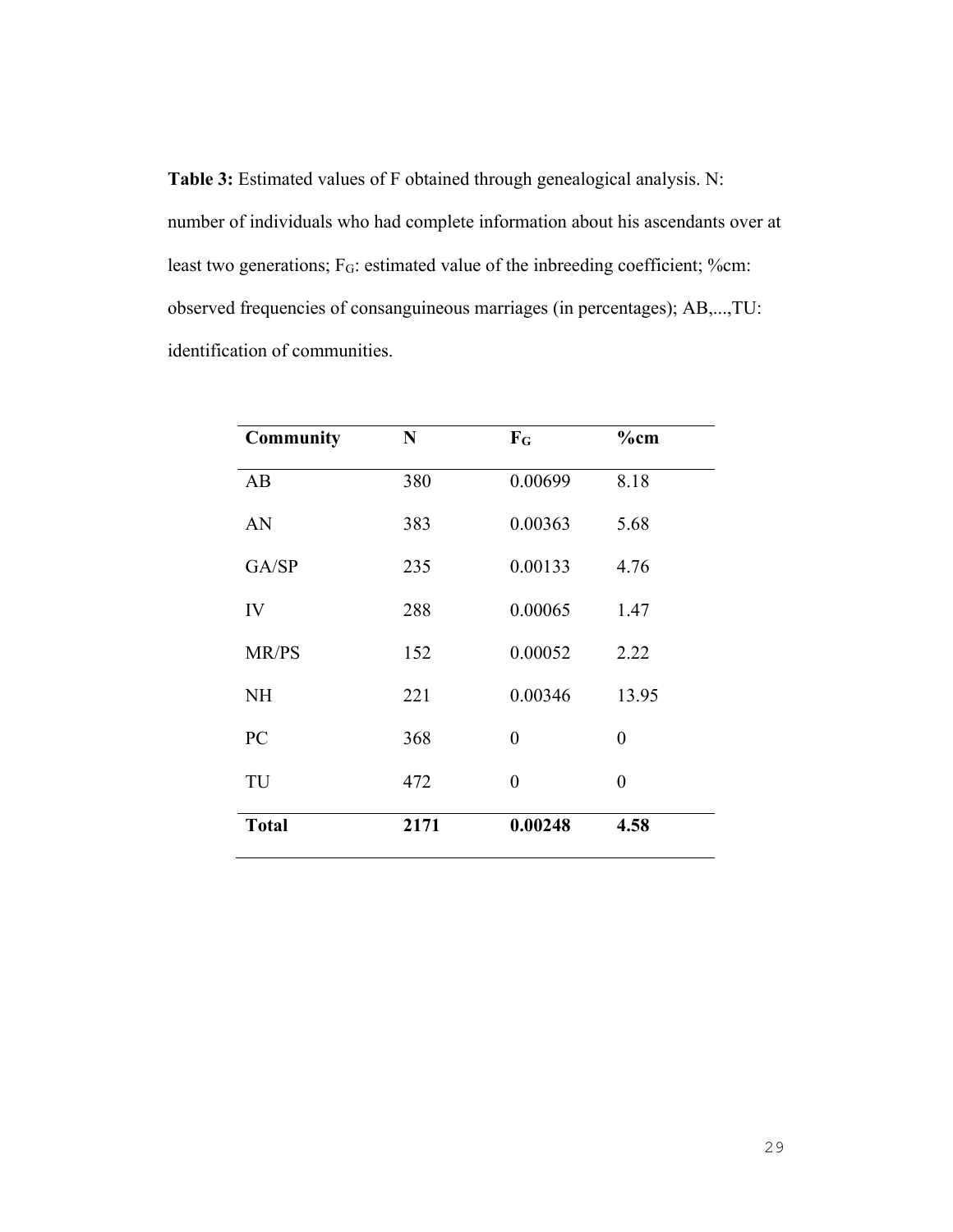| Table 4: Estimates of the mean inbreeding coefficient $(F)$ and percentage of consanguineous marriages (%cm) from |  |  |
|-------------------------------------------------------------------------------------------------------------------|--|--|
| several isolates reported in the literature.                                                                      |  |  |

| <b>Population</b>                         | $\mathbf{F}$ | $%$ cm | Reference                      |
|-------------------------------------------|--------------|--------|--------------------------------|
| Jewish isolate from Curitiba (Brazil)     | 0.0013       | 4.0    | Freire-Maia and Krieger (1963) |
| Amish of Adams county (USA)               | 0.0195       | 66.5   | Jackson et al. (1968)          |
| Törbel (Switzerland)                      | 0.0058       |        | Ellis and Starmer (1978)       |
| Quilombo of Valongo (Brazil)              | 0.0477       | 85.0   | Souza and Culpi (1992)         |
| Amish of Lancaster (USA)                  | 0.0166       |        | Dorsten et al. (1999)          |
| Hutterites of South Dakota (USA)          | 0.0340       |        | Abney <i>et al.</i> (2000)     |
| India                                     | 0.0075       | 11.9   | Bittles $(2002)$               |
| South of India                            | 0.0212       | 31.0   | Bittles (2002)                 |
| Amman (Jordan)                            | 0.0142       | 28.4   | Hamamy et al. $(2005)$         |
| Quilombo of Ribeira River Valley (Brazil) | 0.0025       | 4.6    | Present study                  |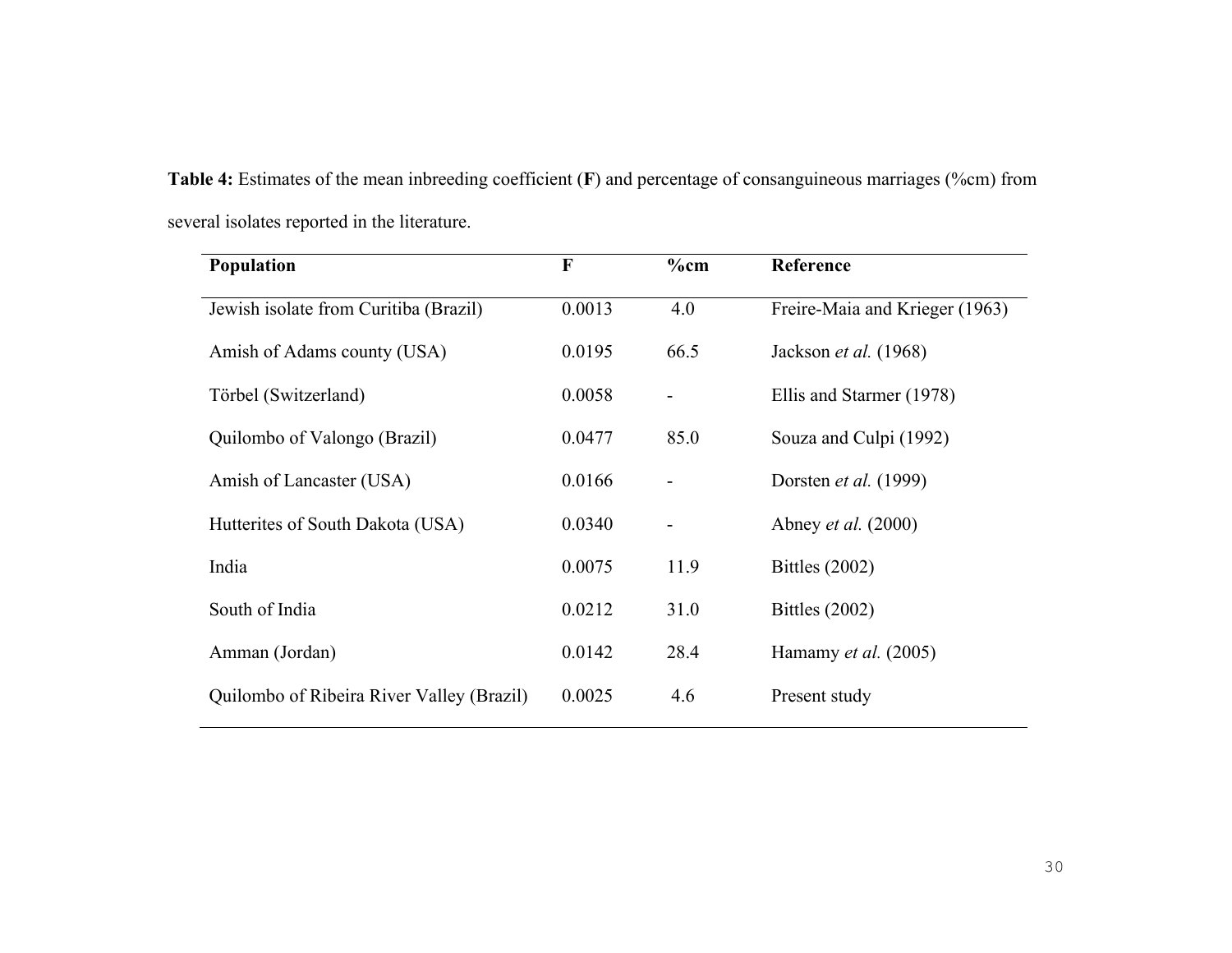**Table 5:** Average F values and corresponding 95% confidence intervals (per community and in the total population, considering all genotyped individuals) in relation to microsatellites, SNPs and all markers together. AB,...,TU: identification of communities.

| <b>Community</b> | <b>Microsatellites</b>           | <b>SNPs</b>             | <b>All markers</b>              |
|------------------|----------------------------------|-------------------------|---------------------------------|
| AB               | $-0.010(-0.104, 0.085)$          | $0.020(-0.151, 0.192)$  | $0.011 (-0.149, 0.171)$         |
| AN               | $-0.042$ ( $-0.244$ , 0.160)     | $0.003(-0.113, 0.119)$  | $-0.002$ ( $-0.132$ , $0.129$ ) |
| GA/SP            | $-0.138(-0.225, -0.052)$         | $0.045 (-0.145, 0.235)$ | $-0.057(-0.226, 0.112)$         |
| IV               | $-0.051(-0.176, 0.074)$          | $-0.006(-0.249, 0.236)$ | $-0.014 (-0.239, 0.211)$        |
| MR/PS            | $-0.036(-0.157, 0.086)$          | $0.060(-0.247, 0.366)$  | $0.031(-0.246, 0.309)$          |
| <b>NH</b>        | $-0.064$ ( $-0.117$ , $-0.010$ ) | $-0.051(-0.206, 0.105)$ | $-0.059(-0.169, 0.052)$         |
| PC               | $-0.041$ ( $-0.060$ , $-0.021$ ) | $-0.037(-0.180, 0.106)$ | $-0.035(-0.117, 0.047)$         |
| TU               | $-0.028(-0.149, 0.094)$          | $0.001 (-0.231, 0.232)$ | $-0.002$ $(-0.223, 0.218)$      |
| <b>Total</b>     | $-0.002$ $(-0.064, 0.060)$       | $0.036 (-0.049, 0.121)$ | $0.022 (-0.050, 0.093)$         |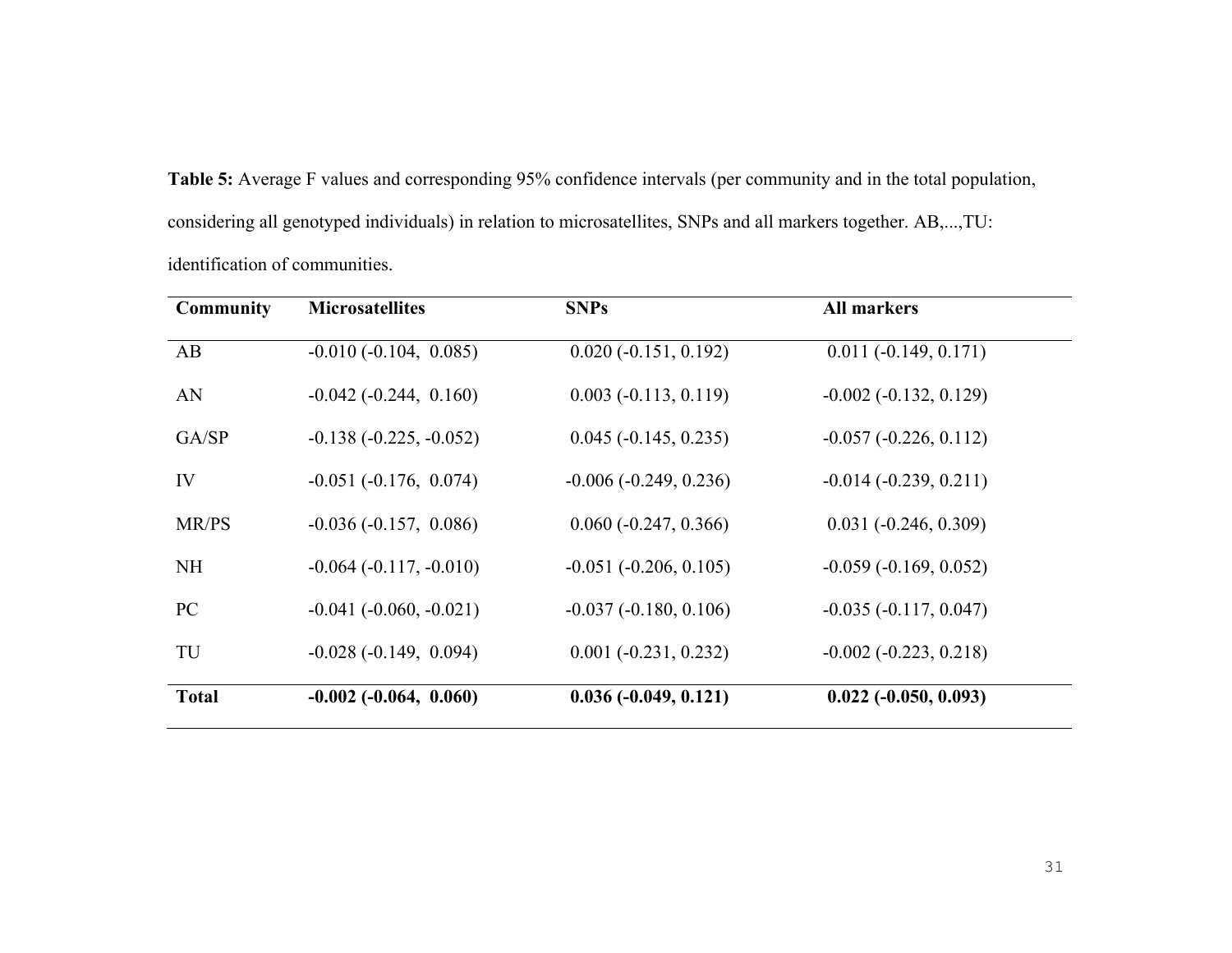| <b>Table 6:</b> Average F values and corresponding 95% confidence intervals (per community and in the total population), |  |
|--------------------------------------------------------------------------------------------------------------------------|--|
| considering only individuals genotyped as to at least 90% of all markers. AB,, TU: identification of communities.        |  |

| <b>Community</b> | <b>Microsatellites</b>           | <b>SNPs</b>                  | <b>All markers</b>      |
|------------------|----------------------------------|------------------------------|-------------------------|
| AB               | $-0.071(-0.101, -0.042)$         | $-0.013(-0.166, 0.140)$      | $-0.057(-0.140, 0.026)$ |
| AN               | $-0.049(-0.272, 0.175)$          | $-0.035(-0.323, 0.253)$      | $-0.039(-0.309, 0.230)$ |
| GA/SP            | $-0.065(-0.138, 0.009)$          | $0.017(-0.183, 0.216)$       | $-0.078(-0.249, 0.093)$ |
| IV               | $-0.031(-0.105, 0.043)$          | $-0.045$ ( $-0.288$ , 0.198) | $-0.013(-0.195, 0.170)$ |
| MR/PS            | $-0.057(-0.151, 0.038)$          | $-0.069(-0.348, 0.209)$      | $-0.038(-0.273, 0.197)$ |
| <b>NH</b>        | $-0.089(-0.227, 0.050)$          | $0.059(-0.286, 0.404)$       | $-0.053(-0.238, 0.133)$ |
| PC               | $-0.104$ ( $-0.204$ , $-0.005$ ) | $0.011 (-0.298, 0.321)$      | $-0.065(-0.242, 0.111)$ |
| TU               | $-0.049(-0.224, 0.127)$          | $0.005(-0.322, 0.332)$       | $0.001 (-0.277, 0.280)$ |
| <b>Total</b>     | $-0.024(-0.467, 0.419)$          | $0.055(-0.464, 0.575)$       | $0.013(-0.167, 0.192)$  |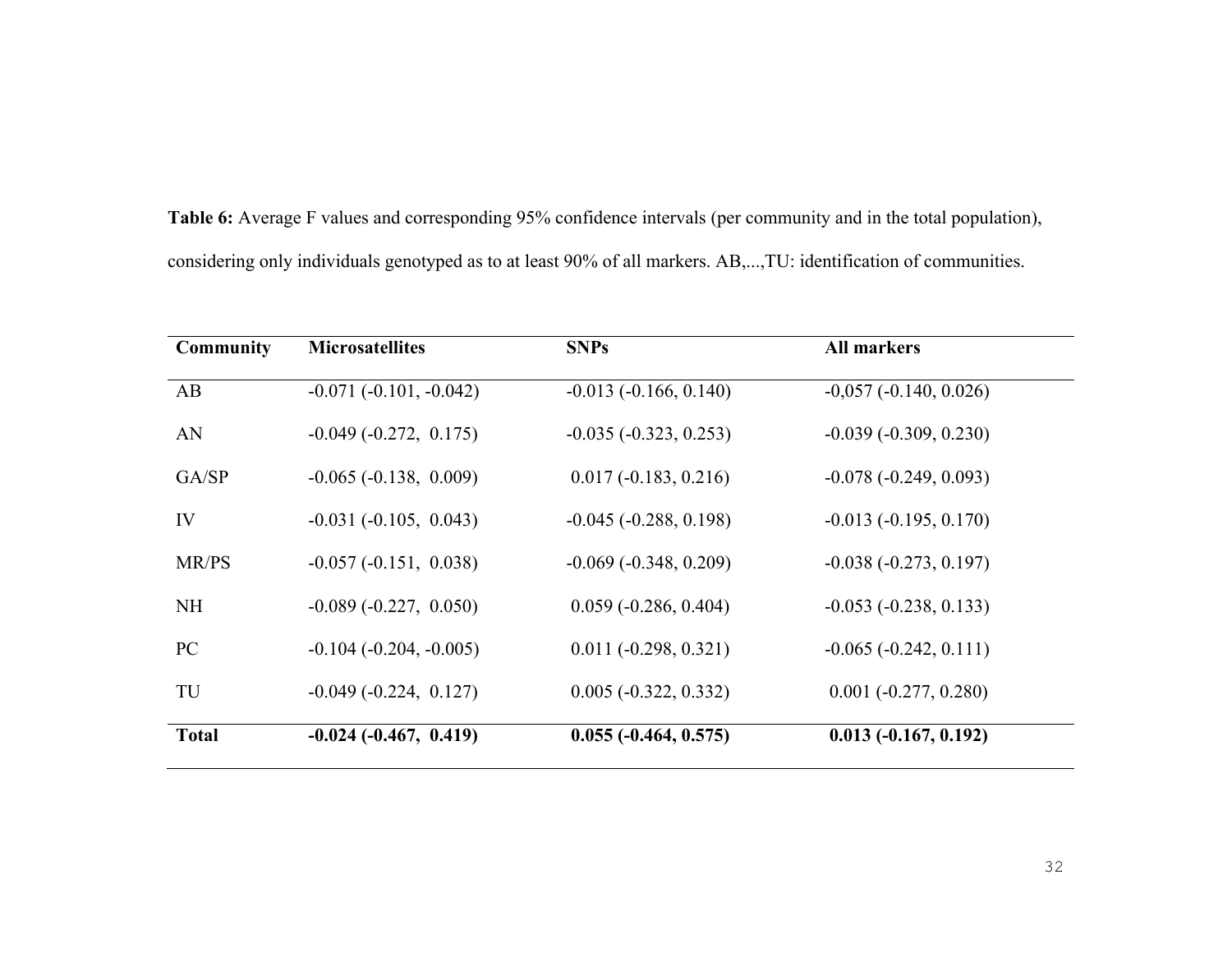|                           | $F_{IT}$ |                   | $F_{ST}$ |                | $F_{IS}$ |                   |
|---------------------------|----------|-------------------|----------|----------------|----------|-------------------|
| $ACE$ (rs1799752)         | 0.097    | (0.014, 0.179)    | 0.045    | (0.029, 0.076) | 0.054    | $(-0.032, 0.128)$ |
| <i>NOS3</i> (rs1799983)   | 0.054    | $(-0.048, 0.163)$ | 0.021    | (0.011, 0.051) | 0.033    | $(-0.067, 0.132)$ |
| $GNB3$ (rs5443)           | 0.030    | $(-0.058, 0.110)$ | 0.037    | (0.022, 0.067) | $-0.007$ | $(-0.096, 0.063)$ |
| $GNB3$ (rs5441)           | 0.085    | $(-0.013, 0.175)$ | 0.025    | (0.011, 0.057) | 0.062    | $(-0.046, 0.151)$ |
| $AGT$ (rs669)             | $-0.028$ | $(-0.118, 0.069)$ | 0.013    | (0.005, 0.039) | $-0.041$ | $(-0.137, 0.052)$ |
| <i>ADD2</i> (rs3755351)   | 0.062    | $(-0.027, 0.147)$ | 0.020    | (0.011, 0.047) | 0.043    | $(-0.053, 0.118)$ |
| GRK4 (rs1801058)          | 0.018    | $(-0.061, 0.102)$ | 0.015    | (0.008, 0.038) | 0.003    | $(-0.082, 0.083)$ |
| <i>PLIN1</i> (rs2289487)  | 0.104    | (0.026, 0.172)    | 0.031    | (0.018, 0.056) | 0.075    | $(-0.006, 0.139)$ |
| <i>INSIG2</i> (rs7566605) | 0.002    | $(-0.077, 0.076)$ | 0.153    | (0.008, 0.036) | $-0.014$ | $(-0.099, 0.058)$ |
| LEP (rs2167270)           | 0.017    | $(-0.058, 0.089)$ | 0.023    | (0.012, 0.045) | $-0.006$ | $(-0.082, 0.064)$ |
| <i>LEPR</i> (rs1137101)   | 0.001    | $(-0.063, 0.068)$ | 0.032    | (0.021, 0.055) | $-0.033$ | $(-0.103, 0.031)$ |
| <i>ADRB2</i> (rs1042713)  | $-0.034$ | $(-0.113, 0.046)$ | 0.027    | (0.014, 0.053) | $-0.063$ | $(-0.152, 0.014)$ |

Table 7: Estimates of fixation indexes (F<sub>IT</sub>, F<sub>ST</sub> and F<sub>IS</sub>) and corresponding 95% confidence intervals.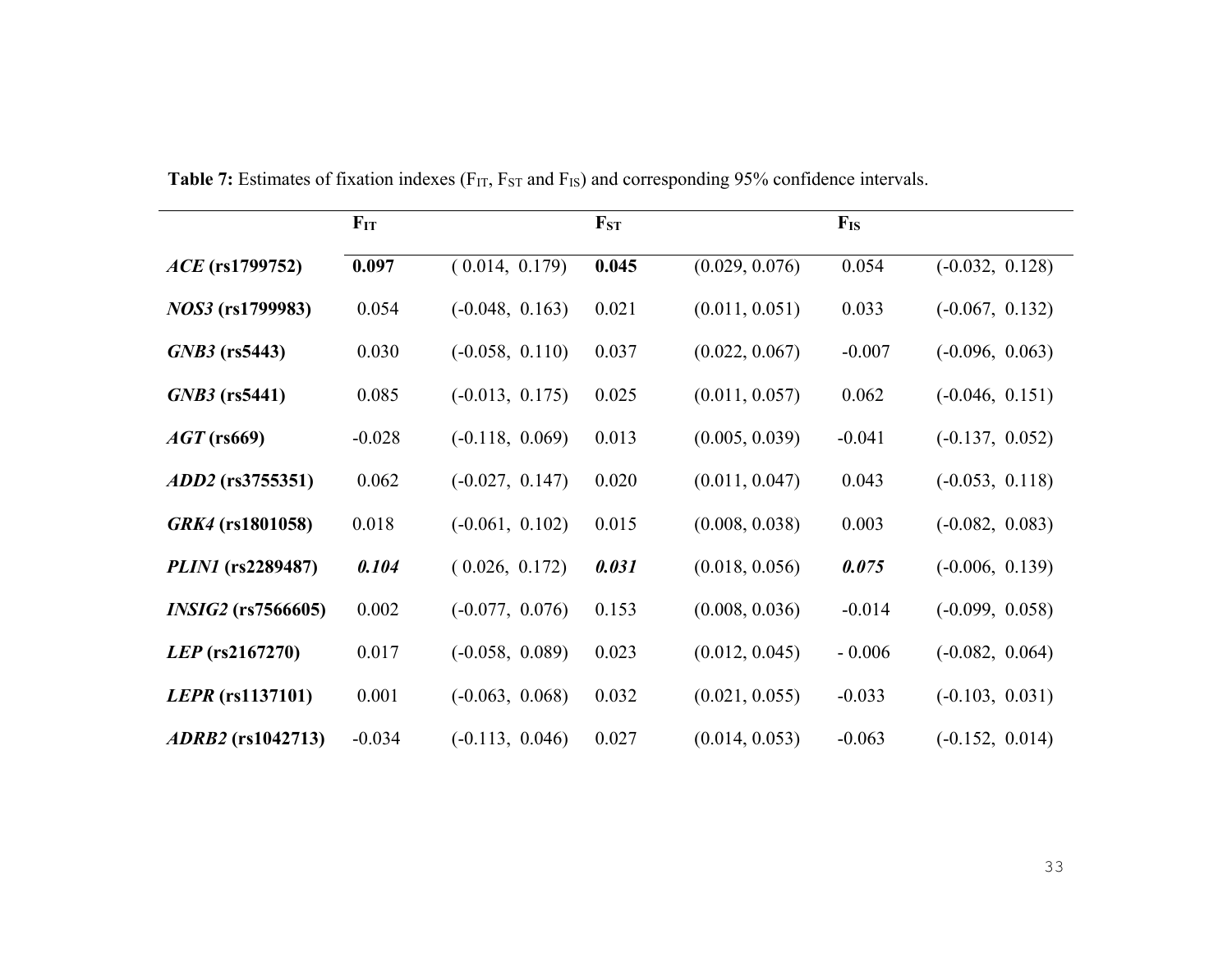| <i>PPARG</i> (rs1801282) | 0.056    | $(-0.013, 0.140)$  | 0.061 | (0.037, 0.103) | $-0.002$ | $(-0.074, 0.065)$  |
|--------------------------|----------|--------------------|-------|----------------|----------|--------------------|
| $RETN$ (rs1862513)       | $-0.004$ | $(-0.071, 0.065)$  | 0.015 | (0.009, 0.034) | $-0.019$ | $(-0.092, 0.046)$  |
| <b>D5S816</b>            | $-0.122$ | $(-0.219, -0.029)$ | 0.001 | (0.003, 0.028) | $-0.123$ | $(-0.231, -0.041)$ |
| <b>D1S551</b>            | 0.097    | $(-0.014, 0.207)$  | 0.024 | (0.014, 0.068) | 0.075    | $(-0.049, 0.174)$  |
| D7S3061                  | 0.092    | $(-0.030, 0.209)$  | 0.007 | (0.005, 0.045) | 0.086    | $(-0.046, 0.190)$  |
| D4S3248                  | 0.067    | $(-0.056, 0.186)$  | 0.012 | (0.007, 0.049) | 0.056    | $(-0.081, 0.160)$  |
| D16S539                  | $-0.015$ | $(-0.122, 0.098)$  | 0.011 | (0.006, 0.047) | $-0.026$ | $(-0.149, 0.073)$  |
| D9S922                   | $-0.062$ | $(-0.182, 0.045)$  | 0.018 | (0.010, 0.057) | $-0.082$ | $(-0.215, 0.013)$  |
| D10S1426                 | 0.047    | $(-0.102, 0.180)$  | 0.054 | (0.030, 0.115) | $-0.007$ | $(-0.168, 0.118)$  |
|                          |          |                    |       |                |          |                    |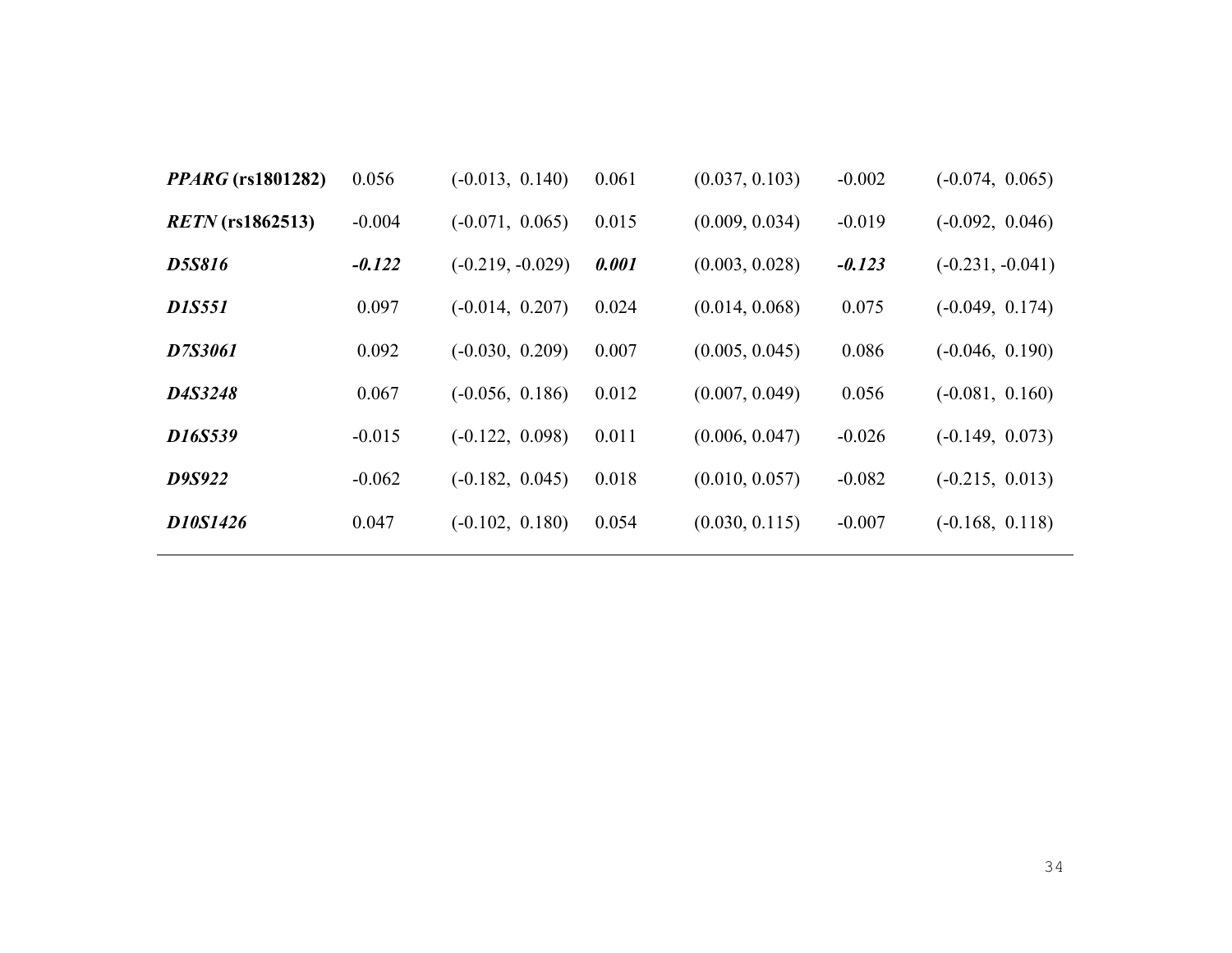**Table 7** (Contd.)**:**

|                | $F_{IT}$ |                   | $F_{ST}$ |                | $F_{IS}$ |                    |
|----------------|----------|-------------------|----------|----------------|----------|--------------------|
| D7S821         | $-0.087$ | $(-0.195, 0.023)$ | 0.011    | (0.006, 0.046) | $-0.099$ | $(-0.220, -0.009)$ |
| D13S317        | 0.017    | $(-0.089, 0.131)$ | 0.033    | (0.021, 0.078) | $-0.016$ | $(-0.140, 0.089)$  |
| D8S2324        | 0.106    | $(-0.032, 0.251)$ | 0.013    | (0.006, 0.054) | 0.095    | $(-0.058, 0.230)$  |
| D19S559        | $-0.007$ | $(-0.131, 0.112)$ | 0.018    | (0.009, 0.057) | $-0.026$ | $(-0.164, 0.083)$  |
| <b>D6S1040</b> | $-0.077$ | $(-0.202, 0.039)$ | 0.006    | (0.004, 0.036) | $-0.084$ | $(-0.218, 0.018)$  |
| D20S482        | 0.111    | $(-0.012, 0.229)$ | 0.022    | (0.010, 0.074) | 0.090    | $(-0.048, 0.195)$  |
| D21S1437       | 0.197    | (0.015, 0.347)    | 0.026    | (0.010, 0.097) | 0.175    | $(-0.017, 0.324)$  |
| <b>D9S301</b>  | $-0.023$ | $(-0.139, 0.080)$ | 0.035    | (0.021, 0.081) | $-0.061$ | $(-0.188, 0.035)$  |
| D18S535        | $-0.021$ | $(-0.140, 0.092)$ | 0.007    | (0.005, 0.038) | $-0.028$ | $(-0.158, 0.072)$  |
|                |          |                   |          |                |          |                    |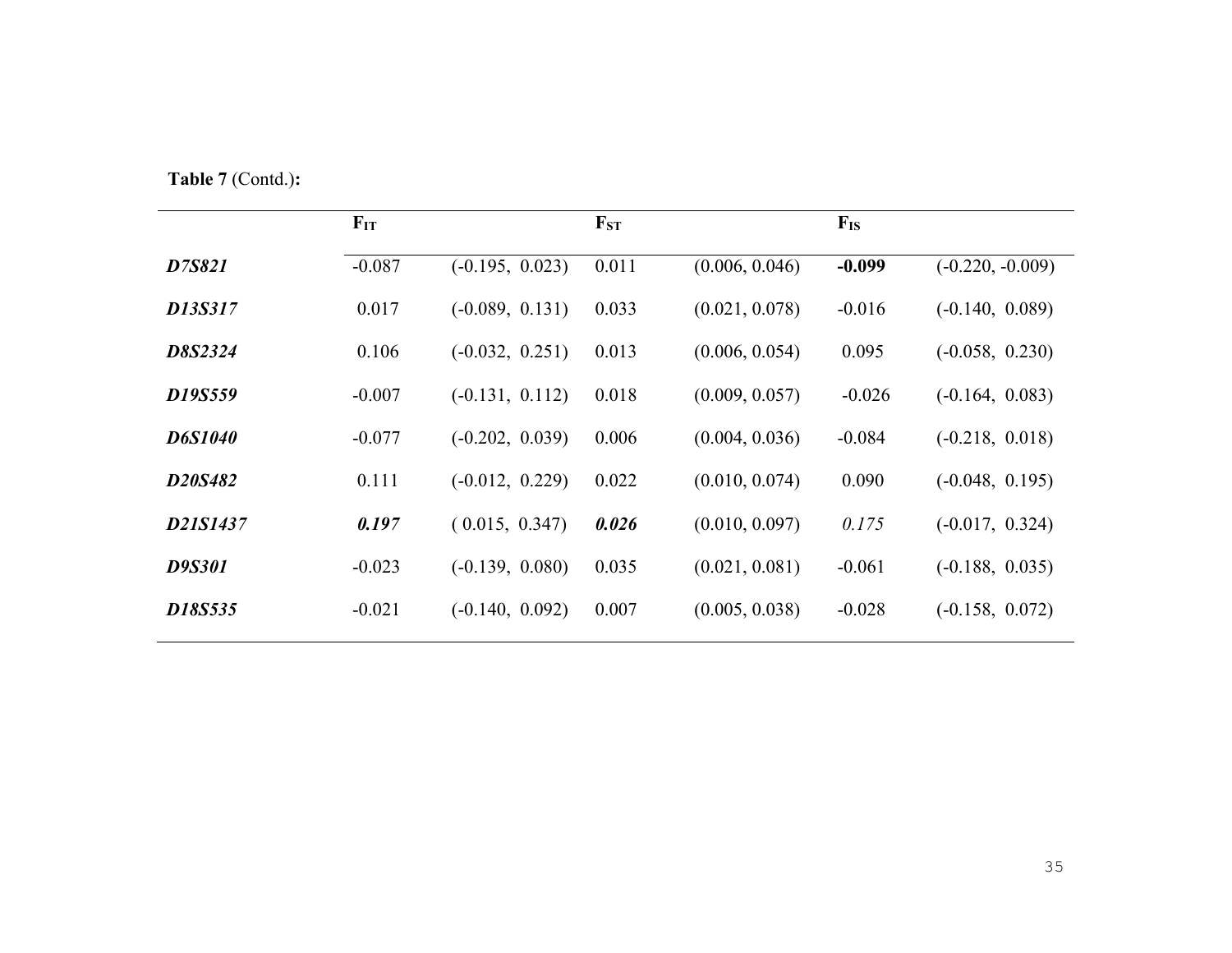**Figure 1:** (A) State of São Paulo highlighted within the Brazilian territory; (B) location of both Ribeira Valley region in São Paulo (gray area) and (in black) the municipalities of Eldorado (EL) and Iporanga (IP), in which territory the ten quilombo communities shown in C are located (from Kimura *et al.*, 2013): Abobral (AB), Maria Rosa (MR), Pilões (PS), Galvão (GA), São Pedro (SP), Pedro Cubas (PC), Ivaporanduva (IV), Sapatu (TU), André Lopes (AN), and Nhunguara (NH).

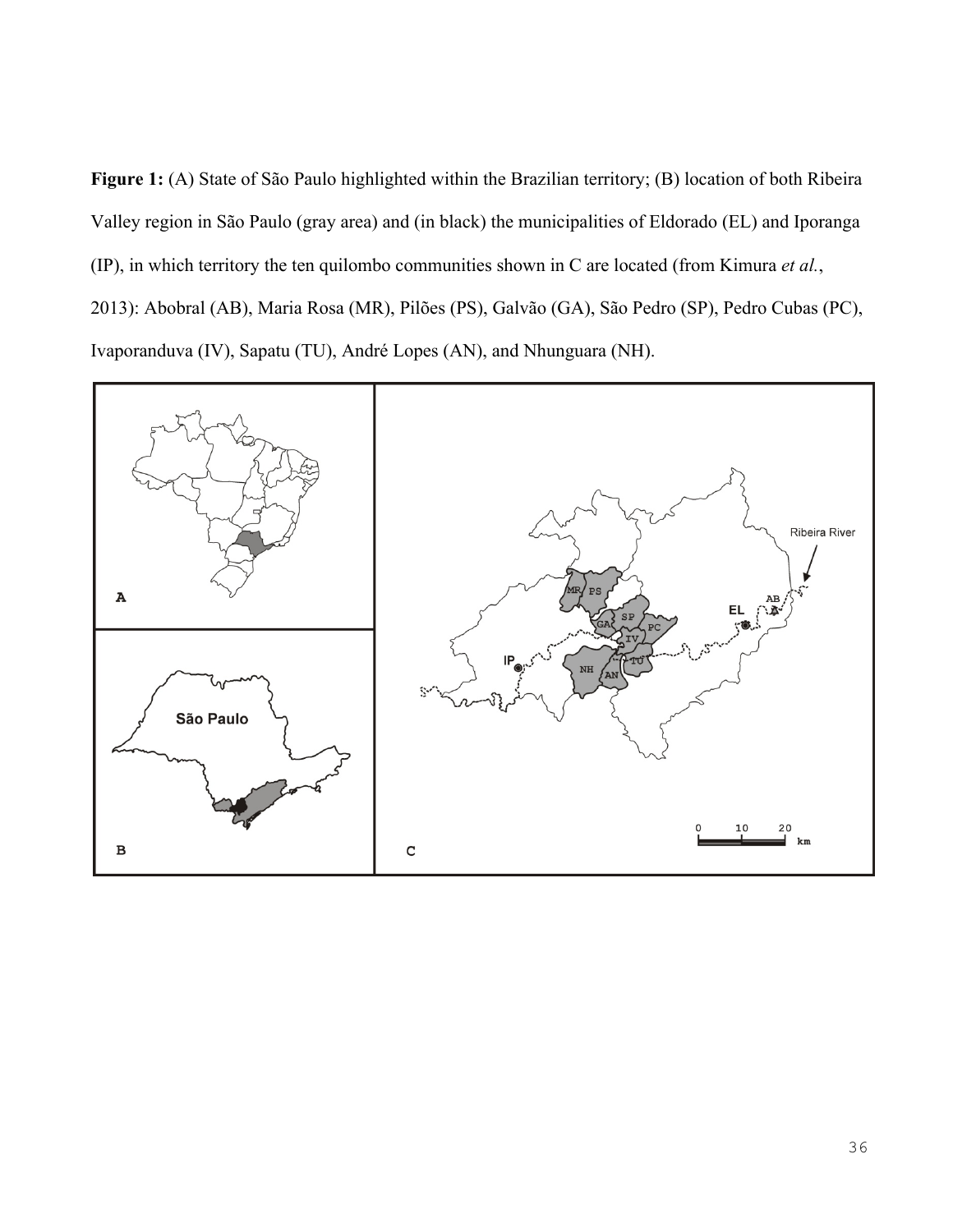



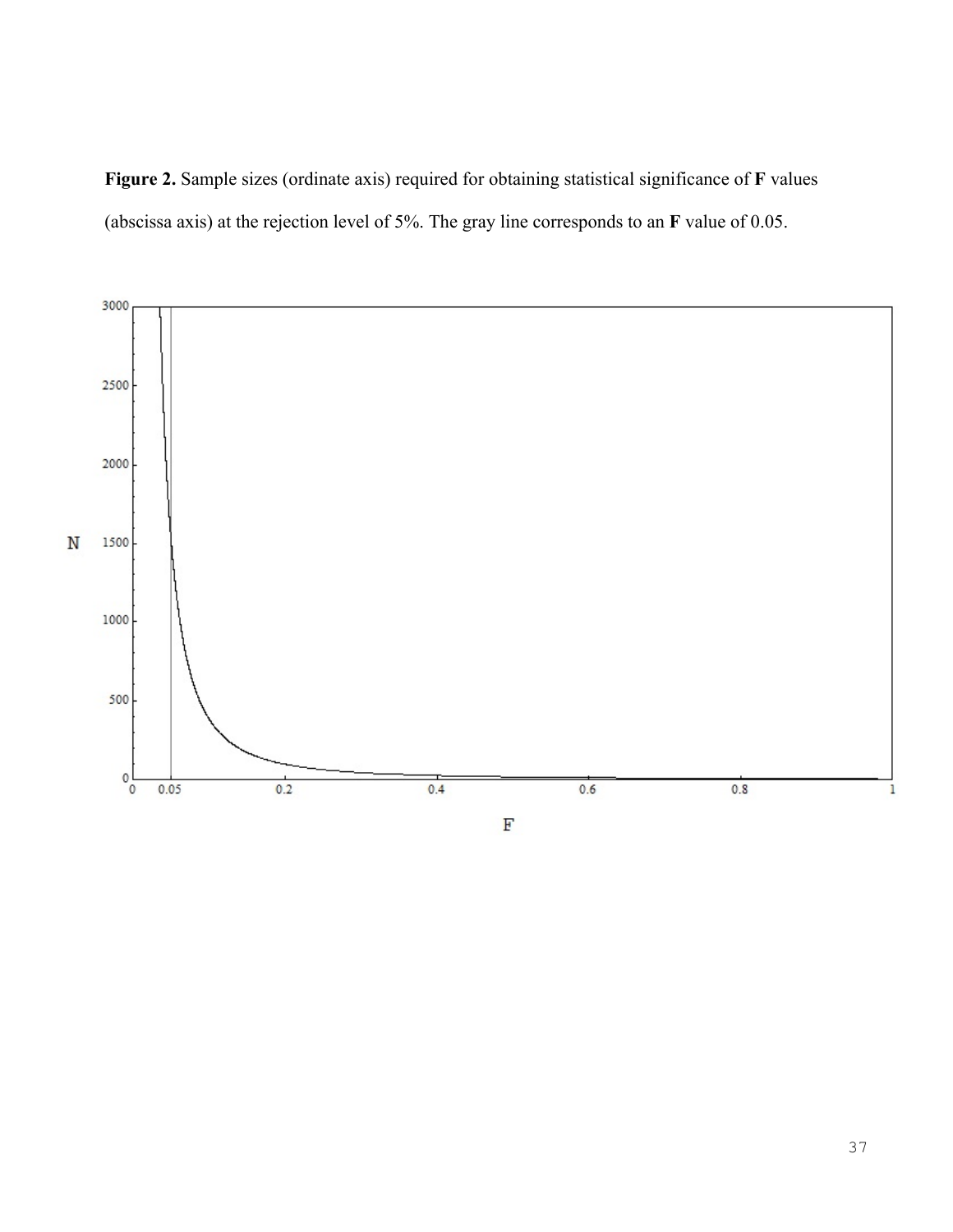#### **SUPPLEMENTARY MATERIAL**

**Figure S1**: Genealogy of quilombo from Valongo located in the state of Santa Catarina, Brazil (from Souza and Culpi, 1992).

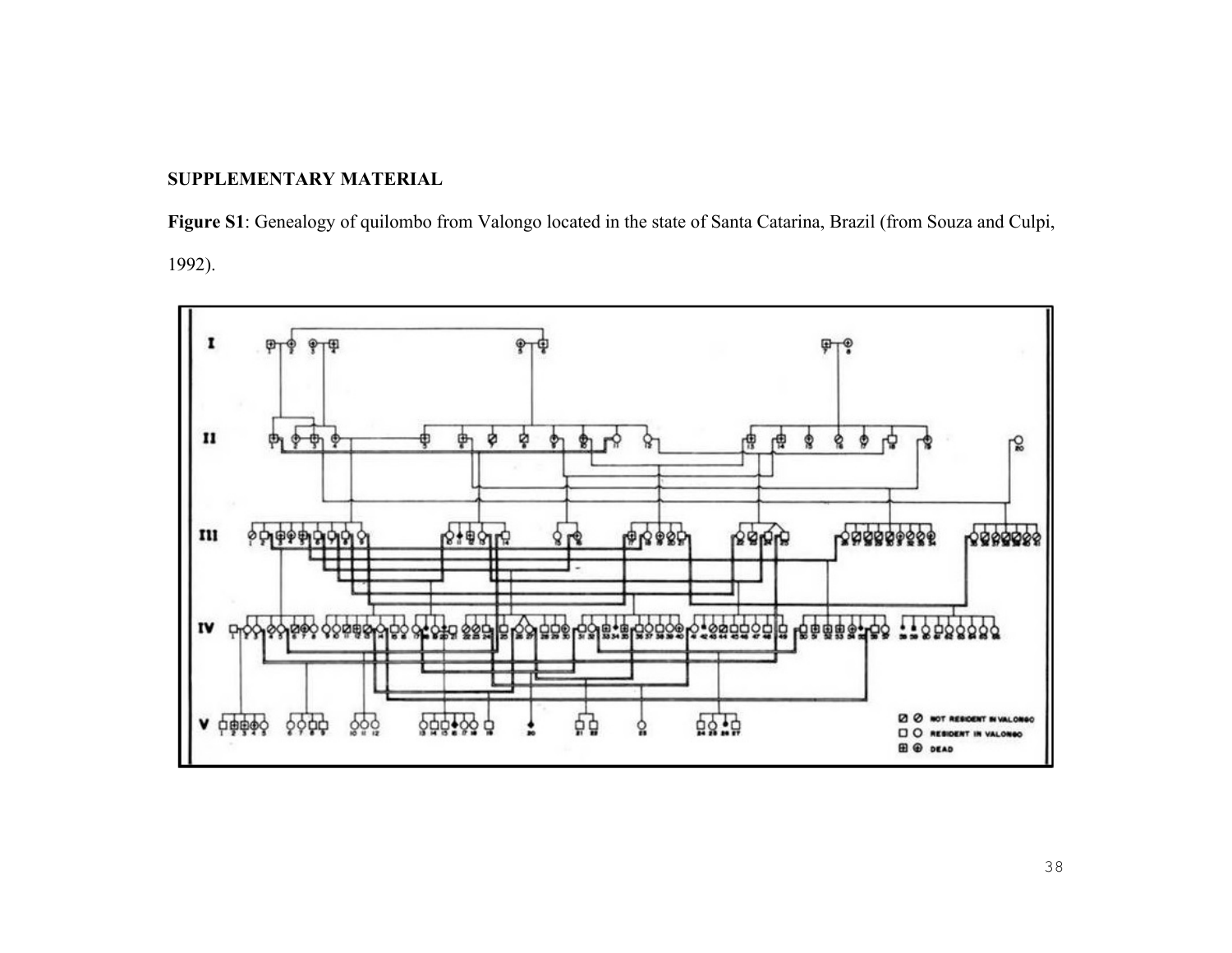**Table S1:** Primer sequences and fluorescence types of all microsatellite loci.

| Locus    | <b>Chromosome</b> | Primer $F$ 5'-3'             | Primer R 5'-3'               | <b>Fluorescence</b> | <b>Multiplex</b> |
|----------|-------------------|------------------------------|------------------------------|---------------------|------------------|
| D1S551   |                   | TGGTGATCTGCCCCTATTCTA        | TGGGAGTGTGCTCATTTTTAAC       | <b>FAM</b>          | $\rm II$         |
| D4S3248  | 4                 | CACACAGACAGAAAGCGTTACA       | AATGCAGTGGGCCTATGTATCTA      | <b>FAM</b>          | $\rm II$         |
| D5S816   | 5                 | GAGCTATTGCCACTGAAAATCA       | <b>CTACTTGGCATCCCTGATGG</b>  | <b>FAM</b>          | $\rm II$         |
| D6S1040  | 6                 | ATTGGATGAGGCTGGTGAGA         | GGAAATGGCCAGAAAATCAG         | <b>FAM</b>          | IV               |
| D7S821   | 7                 | TTTAAGATGGTGTGTGAAGCAGTAG    | GGGGCAATAGGTAGGGAACTATAA     | <b>HEX</b>          | I                |
| D7S3061  | 7                 | CCTGGCCTACTATAGGATTTTATCA    | GGAAGAGTGGGTGAGGAAAGTA       | <b>FAM</b>          | $\rm II$         |
| D8S2324  | 8                 | GCAGGTGTTCCTGTCCATAATC       | TGACGGAATGAGACTCCATCTAA      | <b>FAM</b>          | IV               |
| D9S922   | 9                 | GAATTCACTCACGGAGCATACA       | <b>TCACAGCCACACAAGGACATA</b> | <b>HEX</b>          | I                |
| D9S301   | 9                 | TTCAAGACAGACAGGCAGACA        | GGAAGGTGTGCAAGGATGTT         | <b>HEX</b>          | III              |
| D10S1426 | 10                | <b>TTTGCTTGGCACCAACTATTC</b> | <b>GTTGAAAACAGGGGCCTACAC</b> | <b>HEX</b>          | I                |
| D13S317  | 13                | GAAGTCTGGGATGTGGAGGA         | TCCTTCAACTTGGGTTGAGC         | <b>FAM</b>          | IV               |
| D16S539  | 16                | CAAGCTCTTCCTCTTCCCTAGAT      | GTGTGTGCATCTGTAAGCATGTAT     | <b>HEX</b>          | $\bf{I}$         |
| D18S535  | 18                | GACAAAAGCCACACCCATAACT       | GCAGTTCCTTTCCTGGGATAAT       | <b>HEX</b>          | III              |
| D19S559  | 19                | ACCAGCCTGACCAACATAGTG        | GGAGGTCGATTTGGGACATA         | <b>FAM</b>          | IV               |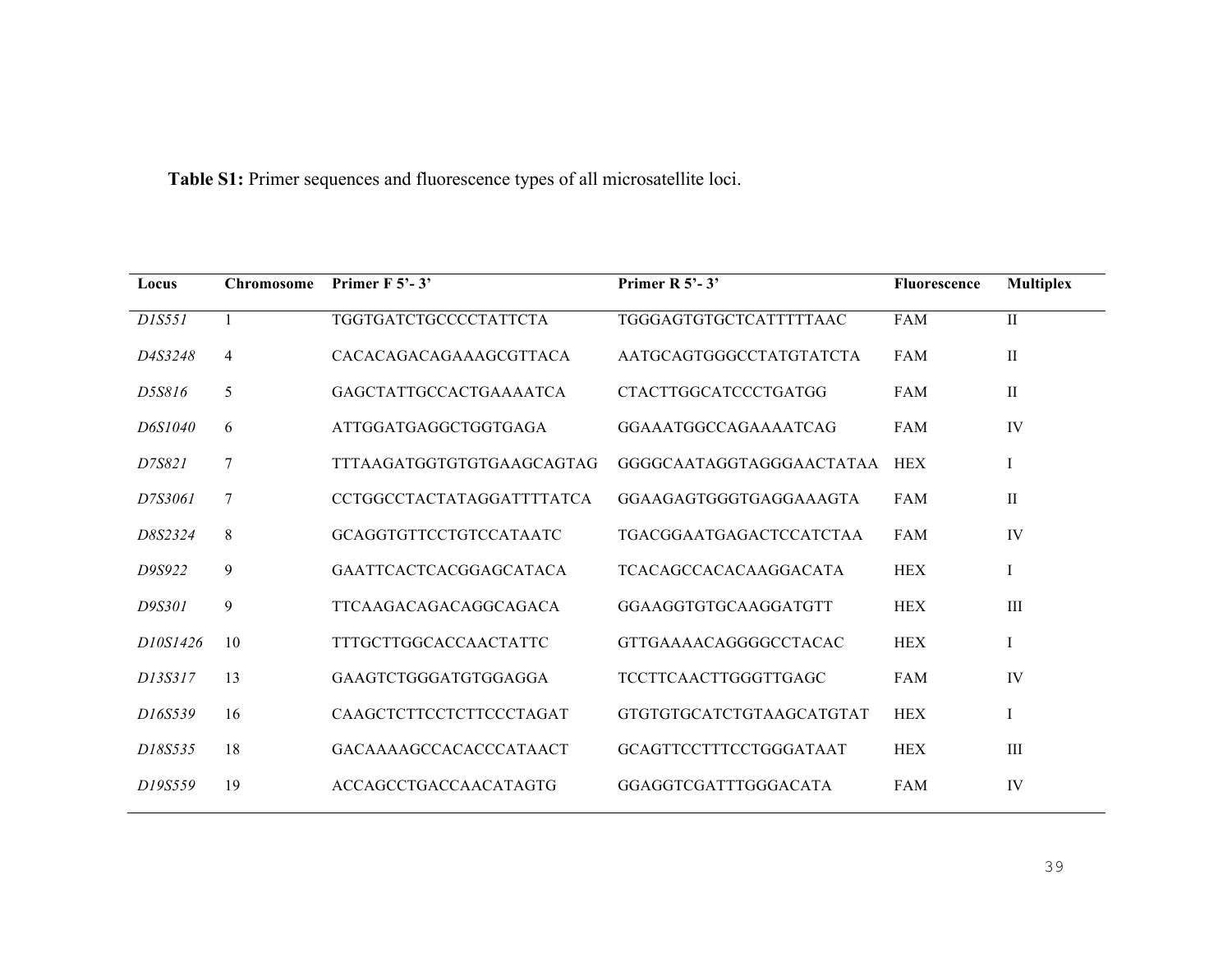| D20S482  | 20 | ATCAGAGGACAGCCTCCATATC | CAGAGACACCGAACCAATAAGA      | <b>HEX</b> | Ш |
|----------|----|------------------------|-----------------------------|------------|---|
| D21S1437 |    | GGTTGATTCCATGTCTTTGCT  | <b>TGAGGTGCTCCCAAACTCTT</b> | HEX        | Ш |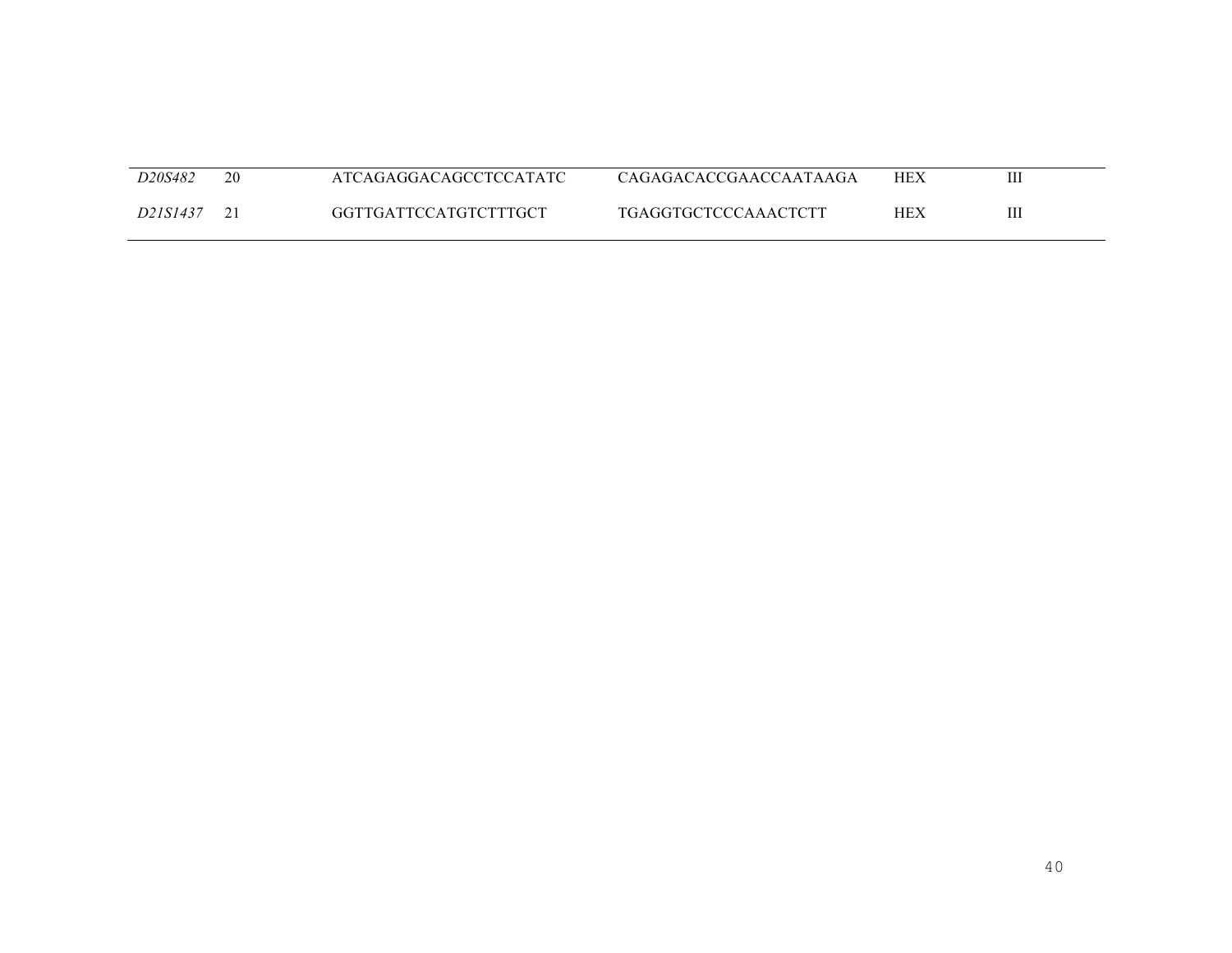**Table S2**: Number of genotyped individuals [NG] (in relation to the total number of inhabitants [N] of each community) as to all 30 loci. The last column of the table [RF] lists the corresponding proportions of genotyped individuals per community.

| <b>Community</b> | <b>NG</b> | N    | RF     |
|------------------|-----------|------|--------|
| AB               | 17        | 573  | 0.0297 |
| AN               | 8         | 320  | 0.0250 |
| GA/SP            | 16        | 266  | 0.0602 |
| IV               | 9         | 270  | 0.0333 |
| MR/PS            | 8         | 184  | 0.0435 |
| <b>NH</b>        | 7         | 447  | 0.0157 |
| PC               | 16        | 286  | 0.0599 |
| TU               | 6         | 295  | 0.0203 |
| <b>Total</b>     | 87        | 2641 | 0.0329 |